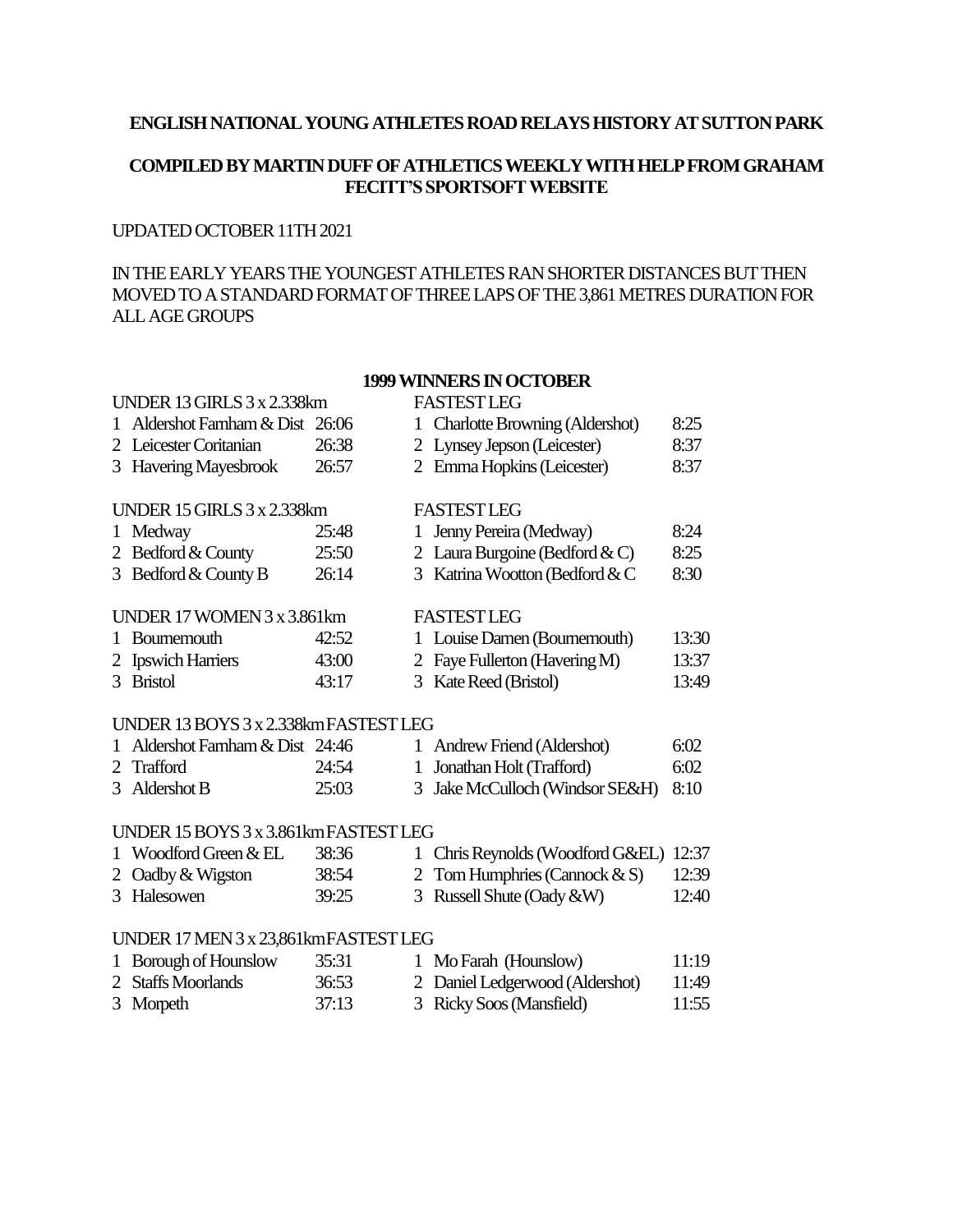# **2000 WINNERSIN APRIL**

| UNDER 13 GIRLS 3 x 2.388km          |       | <b>FASTEST LEG</b>                            |       |
|-------------------------------------|-------|-----------------------------------------------|-------|
| 1 Aldershot Farnham & Dist 25:55    |       | 1 Leone Smith (Aldershot)                     | 8:15  |
| 2 Lagan Valley                      | 26:38 | 2 Charlotte Browning (Aldershot)              | 8:22  |
| 3 Aldershot B                       | 26:55 | 3 India Lee (Aldershot)                       | 8:42  |
|                                     |       |                                               |       |
| UNDER 15 GIRLS 3 x 3.861km          |       | <b>FASTEST LEG</b>                            |       |
| Aldershot Farnham & Dist 25:53<br>1 |       | 1 Lyndsey Freel (Lagan)                       | 8:21  |
| 2 Woodfrord G&EL                    | 26:02 | Maggie Powell (Woodford G&EL)<br>$\mathbf{1}$ | 8:21  |
| 3 Sale                              | 26:07 | 3 Jenna Hill (Sale)                           | 8:27  |
| UNDER 17 WOMEN 3 x 3.861km          |       | <b>FASTEST LEG</b>                            |       |
| Sale<br>L                           | 43:04 | 1 Louise Damen (Bournemouth)                  | 13:38 |
| 2 Bristol                           | 43:41 | 2 Catherine Tomaney (Charnwood)               | 14:11 |
| 3 Charnwood                         | 44:07 | 3 Ruth Waller (Sale)                          | 14:13 |
|                                     |       |                                               |       |
| <b>UNDER 13 BOYS 4 x 2.338km</b>    |       | <b>FASTESTLEG</b>                             |       |
| Aldershot Farnham & Dist 32:00<br>1 |       | 1 Ben Harding (Portsmouth)                    | 7:44  |
| 2 Liverpool                         | 32:27 | 2 Dan Morton (Halesowen)                      | 7:45  |
| 3 Bromsgrove & Redditch             | 32:29 | 3 Paul McHugh (Liverpool)                     | 7:49  |
| <b>UNDER 15 BOYS 4 x 3.861km</b>    |       |                                               |       |
|                                     |       | <b>FASTEST LEG</b>                            |       |
| 1 Halesowen                         | 51:15 | 1 Ryan McLeod (Elswick)                       | 12:27 |
| 2 Liverpool Pembroke Sefton 52:23   |       | 2 James Ellis (Halesowen)                     | 12:29 |
| 3 Wirrall                           | 52:47 | 2 Tom Humphries (Cannock $& S$ )              | 12;29 |
| <b>UNDER 17 MEN 4 x 3.861km</b>     |       | <b>FASTEST LEG</b>                            |       |
| 1 Sunderland                        | 49:29 | 1 Mathew Jones (Stoke)                        | 11:35 |
| 2 Shaftesbury Barnet                | 49:57 | 2 Ricky Soos (Mansfield)                      | 11;49 |
| 3 Sparta North West                 | 50:19 | 3 D Grant (Sparta)                            | 11;57 |
|                                     |       |                                               |       |
|                                     |       | 2000 WINNERS IN OCTOBER                       |       |
| UNDER 13 GIRLS 3 x 2.388km          |       | <b>FASTEST LEG</b>                            |       |
| 1 Aldershot Farnham & Dist 25:55    |       | 1 Charlotte Browning (Aldershot)              | 8:24  |
| 2 Aldershot B                       | 27:33 | 2 Megan Foley (Havering M)                    | 8:43  |
| 3 Bedford & County                  | 28:02 | India Lee (Aldershot)<br>3                    | 8:44  |
| UNDER 15 GIRLS 3 x 2.388km          |       | <b>FASTEST LEG</b>                            |       |
| Leicester Coritanian                | 25:27 | 1 Katrina Wootton (Bedford & Co)              | 8:10  |
| 2 Aldershot Farnham & Dist 25:40    |       | 2 Emma Hopkins (Leicester)                    | 8:13  |
| 3 Bedford & County                  | 25:58 | 3 Rachael Nathan (Lincoln W)                  | 8:15  |
|                                     |       |                                               |       |
| UNDER 17 WOMEN 3 x 3.861km          |       | <b>FASTEST LEG</b>                            |       |
| Aldershot Farnham & Dist 43:24      |       | 1 Faye Fullerton (Havering M)                 | 13:07 |
| 2 Medway                            | 43:33 | 2 Chloe Wilkinson (Shaftesbury)               | 13:46 |
| 3 Bedford & County                  | 43:47 | 3 Hannah Whitmore (Charnwood)                 | 14:10 |
|                                     |       |                                               |       |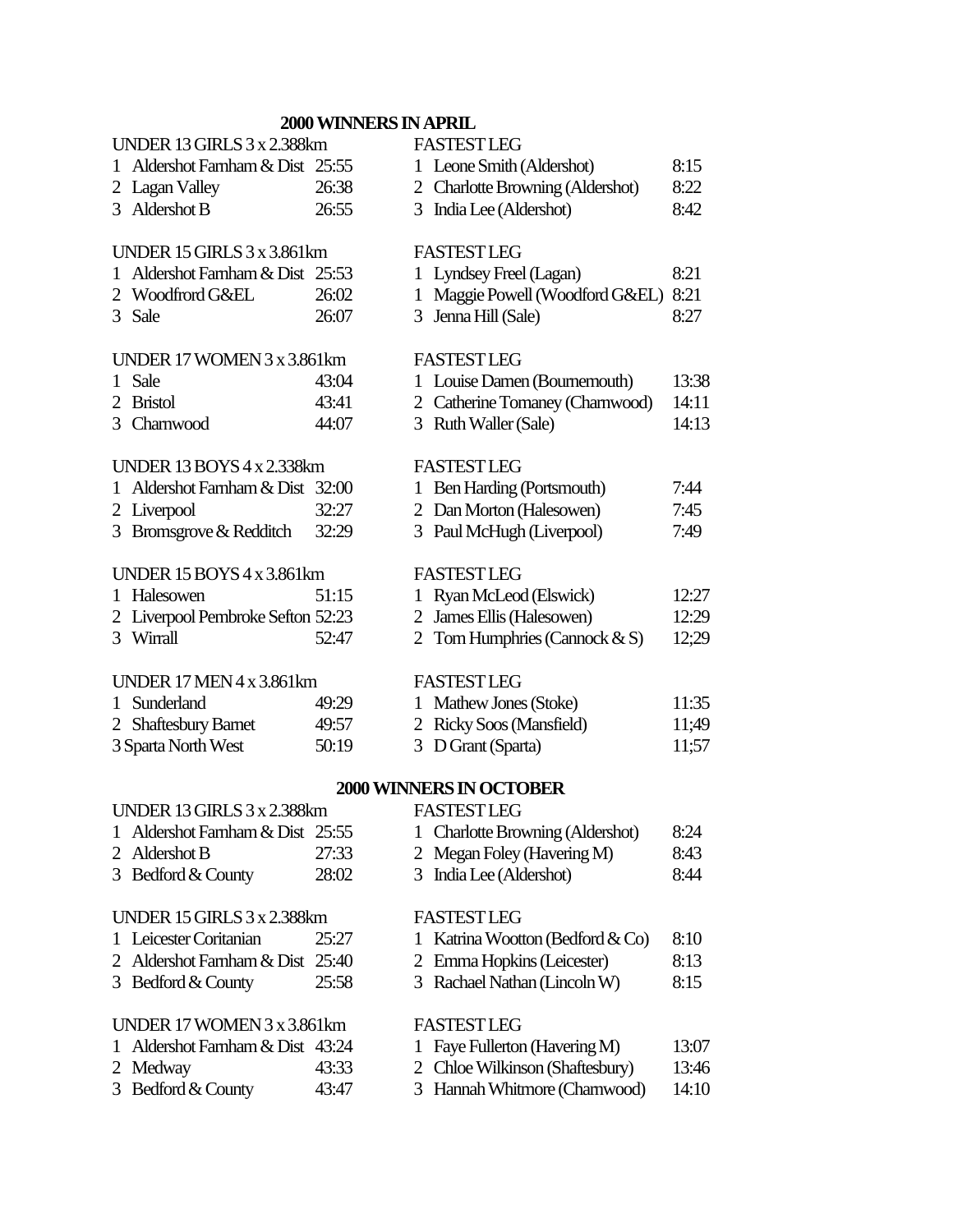# UNDER 13 BOYS3 x2.388km FASTEST LEG 1 Aldershot Farnham & Dist 24:26 1 Adam Hickey (Southend) 7:39 2 Thurrock 24:31 2 Andrew Livingstone (Thurrock) 7:50 3 Southend 24:36 2 Robert Pickering (Bridlington) 7:50 UNDER 15 BOYS 3 x3.8618km FASTEST LEG 1 Trafford 38:55 1 Michael Smart (Harrow) 12:17 2 Halesowen 39:02 2 AnthonyMoran (Trafford) 12:26 3 Aldershot Farnham & Dist 39:13 3 Oliver Holden (Halesowen) 12:38

#### UNDER 17 MEN3 x3.861km FASTEST LEG

| 1 Sunderland     | 36:35 |
|------------------|-------|
| 2 Derby & County | 36:46 |
| 3 Liverpool      | 37:03 |

| 36:35 | 1 Phil Nicholls (Tipton)    | 11:49 |
|-------|-----------------------------|-------|
| 36:46 | 2 Phil McGlory (Liverpool)  | 11:59 |
| 37:03 | 3 Tim Lawrence (Derby)      | 12:03 |
|       | 3 Richard Kemp (Sunderland) | 12:03 |
|       |                             |       |

## **2001 WINNERSIN OCTOBER**

| <b>UNDER 13 GIRLS 3 x 2.388km</b>                             |       | <b>FASTESTLEG</b> |                                |         |
|---------------------------------------------------------------|-------|-------------------|--------------------------------|---------|
| 1 Aldershot Farnham & Dist 25:53                              |       |                   | 1 Natalie Flood (Macclesfield) | $7.34*$ |
| 2 Tipton                                                      | 26:26 |                   | 2 Emma Pallant (Aldershot)     | 8:26    |
| 3 Liverpool                                                   | 27:08 |                   | 3 Laura Dowsing (W Suffolk)    | 8:34    |
| *Believed incorrect record of actual time. Could well be 8:34 |       |                   |                                |         |

# UNDER 15 GIRLS 3 x2.388km FASTEST LEG

| 1 Aldershot Farnham & Dist 24:48 |       |
|----------------------------------|-------|
| 2 Aldershot B                    | 25:02 |
| 3 Aldershot C                    | 25:39 |

### UNDER 17 WOMEN3 x3.861km FASTEST LEG

| 1 Shaftesbury Barnet             | 42:43 | 1 Rachael Na  |
|----------------------------------|-------|---------------|
| 2 Aldershot Farnham & Dist 42:48 |       | 2 Jenny Perei |

3 North Devon 43:04 3 Charlotte Wickham (Gateshead) 13:45

# UNDER 13 BOYS 4 x2.338km FASTEST LEG

- 1 R Sutton Coldfield 25:01
- 2 Windsor Slough Eton & H  $25:13$
- 

# UNDER 15 BOYS 3 x 3.861km FASTEST LEG

|                                    | 1 Aldershot Farnham & Dist 38:33 |                      |
|------------------------------------|----------------------------------|----------------------|
|                                    | 2 Windsor Slough Eton & H 38:52  |                      |
| $\sim$ $\sim$ $\sim$ $\sim$ $\sim$ |                                  | $\sim$ $\sim$ $\sim$ |

# UNDER 17 MEN4 x3.861km FASTEST LEG

- 
- 

| 1 Aldershot Farnham & Dist 24:48 |       | 1 Jo Harper (Cannock $\&$ S)     | 8:09  |
|----------------------------------|-------|----------------------------------|-------|
| 2 Aldershot B                    | 25:02 | 2 Charlotte Browning (Aldershot) | -8:11 |
| 3 Aldershot C                    | 25:39 | 3 Laura Tanner (Aldershot B)     | 8:13  |

| 1 Shaftesbury Barnet             | 42:43      | 1 Rachael Nathan (Lincoln W)    | 13:02 |
|----------------------------------|------------|---------------------------------|-------|
| 2 Aldershot Farnham & Dist 42:48 |            | 2 Jenny Pereira (Medway $\&$ M) | 13:44 |
| 2.1 <sub>D</sub>                 | $\sqrt{2}$ |                                 | 10.17 |

| 1 Ashley Reece (Havering M) | 7:50 |
|-----------------------------|------|
| 2 Jordan West (Cornwall)    | 8:04 |

3 Aldershot Farnham & Dist 25;35 3 Seb Soar (Notts) 8:06

- 1 James Mitchell (Peterborough) 12:17
- 2 Adam Hickey (Southend) 12:18
- 3 Liverpool 38:56 3 TomMichaelson (Liverpool) 12:30

- 1 Ipswich Harriers 36:38 1 Tom Humphries (Cannock & S) 11:35
- 2 Holmfirth 36:43 2 MichaelSmart (Harrow) 11:45
- 3 Aldershot Farnham & Dist 37:04 3 Chris Parr (Gateshead) 11:47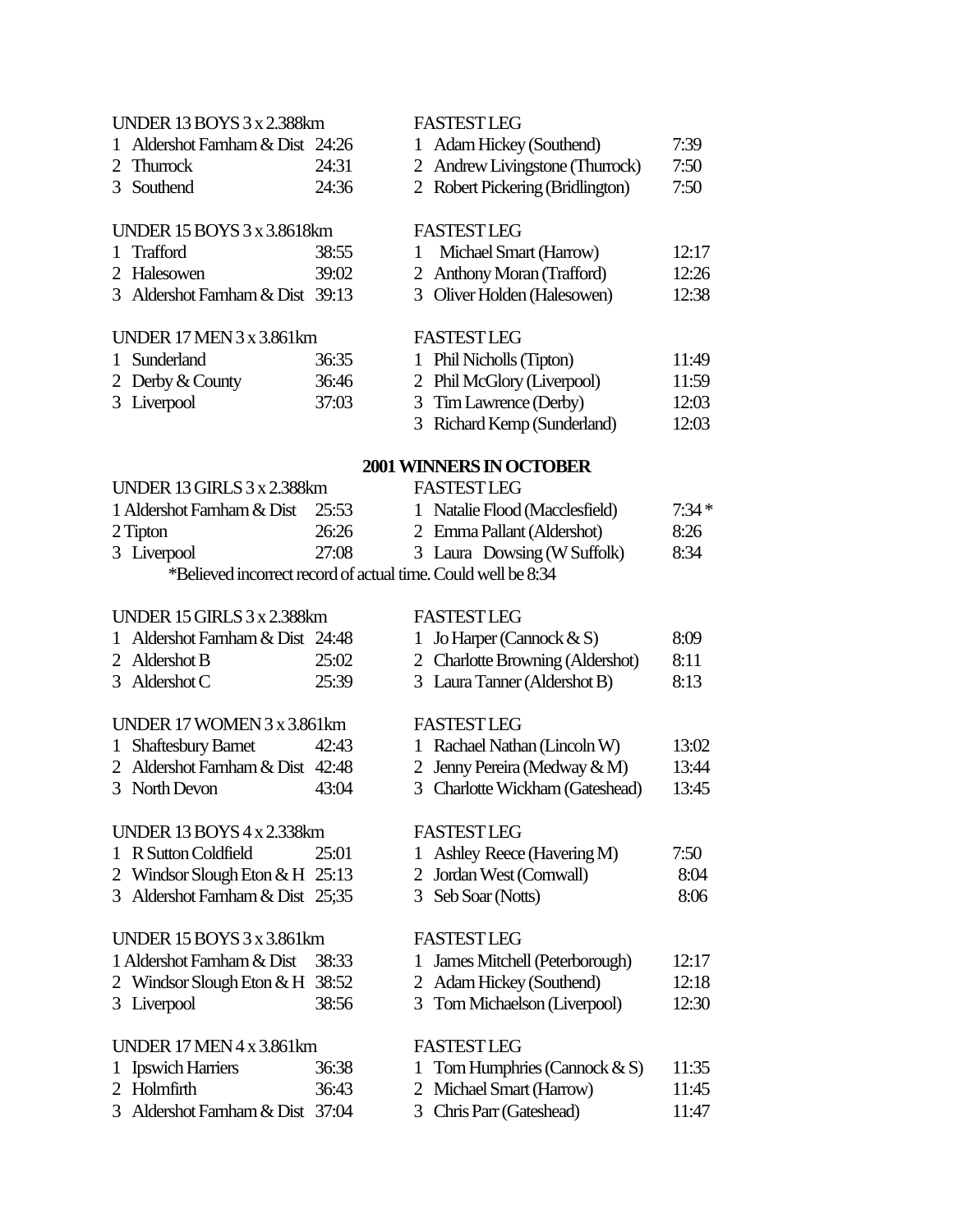# **2002 WINNERSMOVED TO APRIL**

| UNDER 13 GIRLS 3 x 3.861km          |       | <b>FASTEST LEG</b>                                |       |
|-------------------------------------|-------|---------------------------------------------------|-------|
| Aldershot Farnham & Dist 25:35<br>1 |       | 1 Emma Pallant (Aldershot)                        | 8:20  |
| <b>Tipton</b><br>2                  | 26:25 | <b>Stacey Preston (Aldershot)</b><br>$\mathbf{1}$ | 8:20  |
| 3 Halesowen                         | 26:32 | 3 Melissa Rowan (Liverpool)                       | 8:36  |
| <b>UNDER 15 GIRLS 3 x 2.388km</b>   |       | <b>FASTEST LEG</b>                                |       |
| 1 Aldershot Farnham & Dist          | 24:18 | 1 Leone Smith (Aldershot)                         | 8:00  |
| Shaftesbury<br>2                    | 25:34 | 2 Hannah Jones (Aldershot)                        | 8:07  |
| 3 Aldershot B                       | 25:49 | 3 Charlotte Browning (Aldershot)                  | 8:11  |
| UNDER 17 WOMEN 3 x 3.861km          |       | <b>FASTEST LEG</b>                                |       |
| 1 Medway & Maidstone                | 43:40 | 1 Laura Kenny (R Sutton Coldfield                 | 13:39 |
| 2 Aldershot Farnham & Dist          | 44:50 | Jenny Pereira (Medway)<br>$\mathbf{1}$            | 13:39 |
| 3 Liverpool                         | 45:07 | 3 Becky Sanders (Saracens)                        | 13:47 |
| <b>UNDER 13 BOYS 4 x 2.338km</b>    |       | <b>FASTEST LEG</b>                                |       |
| R Sutton Coldfield<br>1             | 33:12 | Cristian Booker (Halesowen)<br>1                  | 7:37  |
| Ealing Southall & Middx<br>2        | 33:22 | 2 Abdi Walib (Ealing (SM)                         | 7:58  |
| 3 Aldershot Farnham & Dist 33:30    |       | 3 Matthew Clark (Poole)                           | 7:59  |
| <b>UNDER 15 BOYS 4 x 3.861km</b>    |       | <b>FASTEST LEG</b>                                |       |
| Aldershot Farnham & Dist 51:13<br>1 |       | James Mitchell (Peterborough)<br>$\mathbf{1}$     | 12:07 |
| 2 Windsor SE&H                      | 51:42 | 2 Adam Hickey (Southend                           | 12:15 |
| 3 Trafford                          | 53:05 | Tim Haughian (Windsor S&E)<br>3                   | 12:17 |
| <b>UNDER 17 MEN 4 x 3.861km</b>     |       | <b>FASTEST LEG</b>                                |       |
| 1 Bedford & County                  | 49:27 | Tom Humphries (Cannock $& S$ )<br>1               | 11:37 |
| 2 Liverpool Pembroke Sefton 49:35   |       | 2 Ryan McLeod (Elswick)                           | 11:39 |
| 3 Gateshead                         | 49:40 | 2 Chris Parr (Gateshead)                          | 11:39 |
|                                     |       | 2003 WINNERS                                      |       |
| <b>UNDER 13 GIRLS 3 x 2.388km</b>   |       | <b>FASTEST LEG</b>                                |       |
| 1 R Sutton Coldfield                | 26:27 | 1 Jordan Kinney (R Sutton C)                      | 8:28  |
| 2 Liverpool                         | 26:29 | 2 Rebecca Taylor (Blackheath $\&$ B)              | 8:30  |
| 3 Aldershot Farnham & Dist 26:44    |       | 3 Clare Murphy (Liverpool)                        | 8:33  |
| <b>UNDER 15 GIRLS 3 x 2.388km</b>   |       | <b>FASTEST LEG</b>                                |       |
| Aldershot Farnham & Dist 24:42      |       | Non Stanford (Swansea)<br>1                       | 7:58  |
| Aldershot B<br>2                    | 24:58 | 2 Megan Foley (Havering M)                        | 8:00  |
| <b>Havering Mayesbrook</b><br>3     | 25:02 | 3 Olivia Kenney (R Sutton C)                      | 8:05  |
|                                     |       |                                                   |       |
| UNDER 17 WOMEN 3 x 3.861km          |       | <b>FASTEST LEG</b>                                |       |

- 1 Aldershot Farnham & Dist 42:43 1 Leone Smith (Aldershot) 13:35<br>2 Sale 42:59 2 Stacey Johnson (Cannock & S) 13:51
	- 42:59 2 Stacey Johnson (Cannock & S) 13:51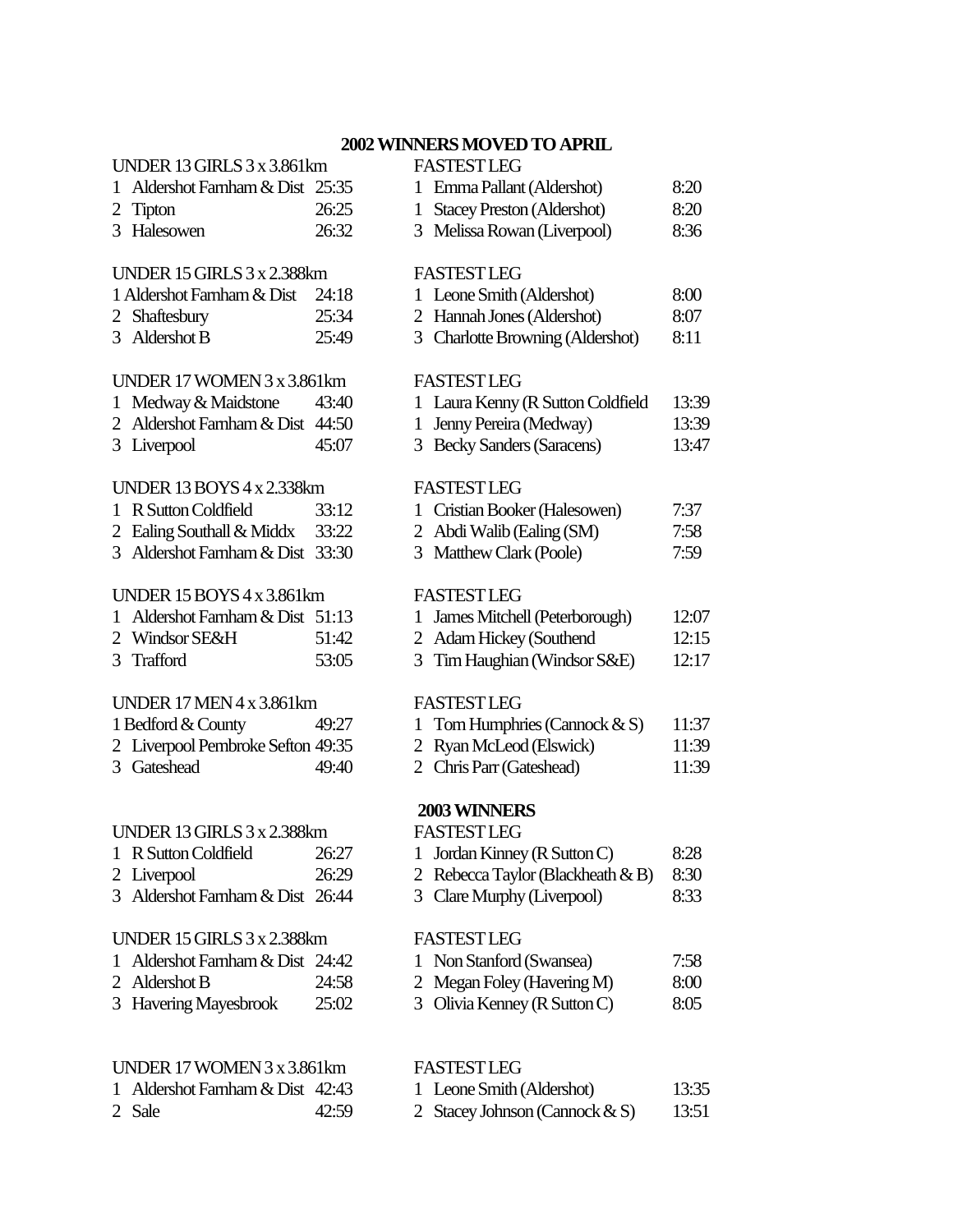| 3 Cannock & Stafford              | 43:18 |                | 3 Jo Harper (Cannock & ST)             | 13:52 |
|-----------------------------------|-------|----------------|----------------------------------------|-------|
| <b>UNDER 13 BOYS 3 x 2.338km</b>  |       |                | <b>FASTEST LEG</b>                     |       |
| 1 Warrington                      | 23:36 | $\mathbf{1}$   | <b>Christian Booker</b><br>(Halesowen) | 7:23  |
| 2 Halesowen                       | 23:44 |                | 2 Curtis Pearce (Blackburn)            | 7:38  |
| 3 Blackburn                       | 24:02 |                | 3 Greg Divall (R Sutton Coldfield)     | 7:41  |
|                                   |       |                |                                        |       |
| UNDER 15 BOYS 3 x 3.861km         |       |                | <b>FASTEST LEG</b>                     |       |
| 1 Southend                        | 37:08 | 1              | <b>Adam Hickey (Southend</b>           | 11:53 |
| 2 Aldershot Farnham & Dist 37:15  |       | $\overline{2}$ | Stephen Blake (Aldershot)              | 12:05 |
| 3 Morpeth                         | 38:46 |                | 3 Laurence Cox (Aldershot)             | 12:16 |
| <b>UNDER 17 MEN 3 x 3.861km</b>   |       |                | <b>FASTEST LEG</b>                     |       |
| 1 Trafford                        | 36:15 | 1              | James Philipson (Sale)                 | 11:50 |
| 2 Shaftesbury Barnet              | 36:28 |                | 2 Lee Bowron (Ealing SM)               | 11:51 |
| 3 Liverpool Pembroke Sefton 36:38 |       |                | 3 Ben Jones (Liverpool PS)             | 11:53 |
|                                   |       |                |                                        |       |
|                                   |       |                | 2004 WINNERS                           |       |
| UNDER 13 GIRLS 3 x 3.861km        |       |                | <b>FASTEST LEG</b>                     |       |
| 1 Aldershot Farnham & Dist 44:48  |       |                | 1 Blue Hayward (Lincoln W)             | 14:19 |
| 2 Bedford & County                | 45:05 |                | 2 Charlotte Purdue (Aldershot)         | 14:27 |
| 3 Kettering                       | 45:29 |                | 3 Louise Webb (Southampton)            | 14:34 |
| UNDER 15 GIRLS 3 x 3.861km        |       |                | <b>FASTEST LEG</b>                     |       |
| 1 Aldershot Farnham & Dist 42:43  |       | $\mathbf{1}$   | Steph Twell (Aldershot)                | 13:52 |
| 2 R Sutton Coldfield              | 44:19 |                | 2 Emma Pallant (Aldershot)             | 14:07 |
| 3 Liverpool                       | 45:13 |                | 3 Laura Bache (Tipton)                 | 14:13 |
|                                   |       | 3              | Janine Stockton (Sale)                 | 14:13 |
| UNDER 17 WOMEN 3 x 3.861km        |       |                | <b>FASTEST LEG</b>                     |       |
| 1 Aldershot Farnham & Dist 42:45  |       | 1              | Stacey Johnson (Cannock & Staffs)      | 13:54 |
| 2 Solihull & Small Heath          | 42:20 |                | 2 Bethan Davies (Bristol & West        | 14:04 |
| 3 Kingston-upon-Hull              | 43:55 |                | 2 India lee (Aldershot)                | 14:04 |
|                                   |       |                |                                        |       |
| <b>UNDER 13 BOYS 3 x 3.861km</b>  |       |                | <b>FASTEST LEG</b>                     |       |
| 1 Warrington                      | 40:36 |                | 1 Miathew Jackson (Warrington)         | 13:05 |
| 2 Havering Mayesbrook             | 41:23 |                | 2 Tom Goddard (Aldershot)              | 13:22 |
| 3 Aldershot Farnham & Dist 41:24  |       |                | 3 Dan Cliffe (Warrington)              | 13:26 |
| UNDER 15 BOYS 3 x 3.861km         |       |                | <b>FASTEST LEG</b>                     |       |
| 1 Westbury                        | 38:44 | 1              | James Trollope (Cannock & Staffs)      | 12:20 |
| 2 Ealing Southall & Middx         | 38:54 |                | 2 Rick Ward (Norwich)                  | 12:28 |
| 3 Norwich                         | 38:58 |                | 3 Dan Brocklehurst (Trafford)          | 12:36 |
| <b>UNDER 17 MEN 3 x 3.861km</b>   |       |                | <b>FASTEST LEG</b>                     |       |
|                                   |       |                |                                        |       |

| 2 Curtis Pearce (Blackburn)        | 7:38  |
|------------------------------------|-------|
| 3 Greg Divall (R Sutton Coldfield) | 7:41  |
|                                    |       |
| <b>FASTEST LEG</b>                 |       |
| 1 Adam Hickey (Southend            | 11:53 |
| 2 Stephen Blake (Aldershot)        | 12:05 |
| 3 Laurence Cox (Aldershot)         | 12:16 |
|                                    |       |

| 1 James Philipson (Sale) |                          | 11:50 |
|--------------------------|--------------------------|-------|
|                          | 2 Lee Bowron (Ealing SM) | 11:51 |
|                          |                          | --    |

# **2004 WINNERS**

| 1 Blue Hayward (Lincoln W)     | 14:19 |
|--------------------------------|-------|
| 2 Charlotte Purdue (Aldershot) | 14:27 |

| 1 Steph Twell (Aldershot)  | 13:52 |
|----------------------------|-------|
| 2 Emma Pallant (Aldershot) | 14:07 |
| 3 Laura Bache (Tipton)     | 14:13 |
| 3 Janine Stockton (Sale)   | 14:13 |

|  | 1 Stacey Johnson (Cannock & Staffs) 13:54 |  |
|--|-------------------------------------------|--|
|--|-------------------------------------------|--|

- $2$  Bristol & West 14:04
- 

| Miathew Jackson (Warrington) | 13:05 |
|------------------------------|-------|
| 2 Tom Goddard (Aldershot)    | 13:22 |

- 
- Varrington) 13:26

|  |  |  |  |  | 1 James Trollope (Cannock & Staffs) 12:20 |  |
|--|--|--|--|--|-------------------------------------------|--|
|--|--|--|--|--|-------------------------------------------|--|

- 
- hurst (Trafford) 12:36

| 1 Aldershot Farnham & Dist 36:32 |       | 1 Laurence Cox (Aldershot)    | 11:47 |
|----------------------------------|-------|-------------------------------|-------|
| 2 Peterborough                   | 36:42 | 2 Martin Mashford (Aldershot) | 11:53 |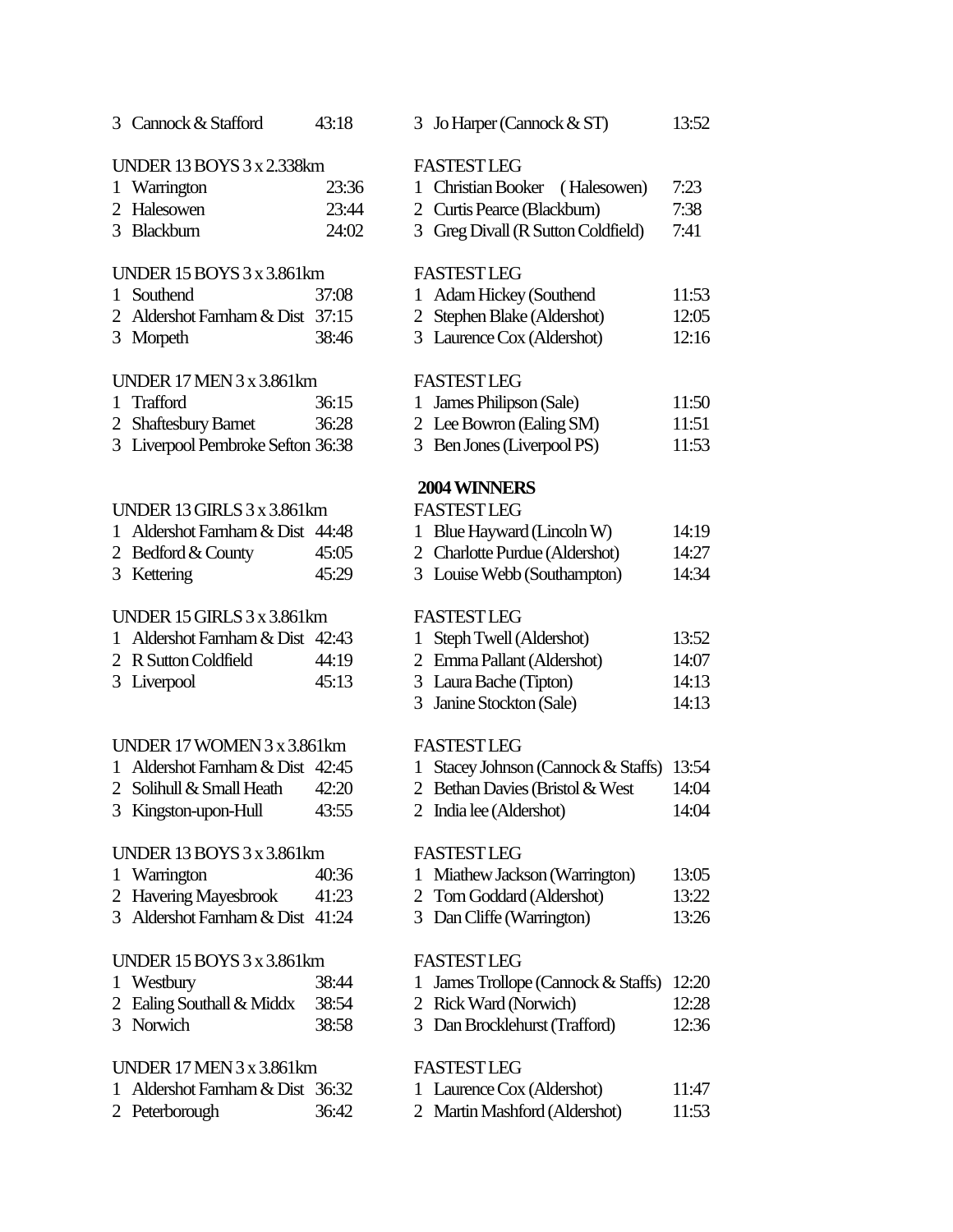| 3 Bedford & County                   | 36:46 |   | 3 Dan Russell (Shaftesbury)    | 12:02 |  |
|--------------------------------------|-------|---|--------------------------------|-------|--|
|                                      |       |   | 2005 WINNERS (HELD IN APRIL)   |       |  |
| UNDER 13 GIRLS 3 x 3.861km           |       |   | <b>FASTESTLEG</b>              |       |  |
| <b>Blackheath &amp; Bromley</b><br>1 | 45:02 |   | 1 Katherine Deal (Shaftesbury  | 14:10 |  |
| 2 Stockport                          | 45:28 |   | 2 Amy McGivern (Holmfirth)     | 14:26 |  |
| 3 R Sutton Coldfield                 | 45:38 |   | 3 Abbie Vernon (Chesterfield)  | 14:40 |  |
| UNDER 15 GIRLS 3 x 3.861km           |       |   | <b>FASTEST LEG</b>             |       |  |
| Leigh<br>$\mathbf 1$                 | 43:15 |   | 1 Dionne Allen (Leigh)         | 13:56 |  |
| 2 Aldershot Farnham & Dist 43:41     |       |   | 2 Charlotte Purdue (Aldershot) | 14:04 |  |
| 3 Kingston upon Hull                 | 44:24 |   | 3 Blue Heywood (Lincoln W)     | 14:09 |  |
| UNDER 17 WOMEN 3 x 3.861km           |       |   | <b>FASTEST LEG</b>             |       |  |
| Aldershot Farnham & Dist 42:18<br>1  |       |   | 1 Non Stanford (Swansea)       | 13:18 |  |
| 2 Swansea                            | 42:35 |   | 2 Steph Twell (Aldershot)      | 13:30 |  |
| 3 Norwich                            | 42:43 |   | 3 Victoria Briggs (Halesowen)  | 13:38 |  |
| <b>UNDER 13 BOYS 3 x 3.861 km</b>    |       |   | <b>FASTEST LEG</b>             |       |  |
| Aldershot Farnham & Dist 41:39<br>1  |       |   | 1 Miles Hollinshead (Giffnock) | 13:25 |  |
| 2 Westbury                           | 41:43 |   | 2 Ollie Aitchison (Aldershot)  | 13:27 |  |
| 3 Bedford & County                   | 41:53 |   | 3 Tom Rollins (Leeds)          | 13:36 |  |
| <b>UNDER 15 BOYS 3 x 3.861km</b>     |       |   | <b>FASTEST LEG</b>             |       |  |
| Westbury<br>1                        | 37:38 |   | 1 Ross Millington (Stockport)  | 12:11 |  |
| 2 Stockport                          | 38:01 |   | 2 Richard Peters (Westbury)    | 12:21 |  |
| 3 Leeds                              | 38:08 |   | 3 Chris Harvey (Cannock & S)   | 12:28 |  |
| <b>UNDER 17 MEN 3 x 3.861km</b>      |       |   | <b>FASTEST LEG</b>             |       |  |
| Aldershot Farnham & Dist 36:37<br>1  |       | 1 | Kevin Deighton (Bridlington)   | 11:40 |  |
| Norwich<br>2                         | 36:42 |   | 2 Laurence Cox (Aldershot)     | 11:45 |  |
| 3 Southend                           | 37:08 |   | 3 Craig Peters (Bristol & W)   | 11:49 |  |
| 2006 WINNERS (MOVED TO OCOTOBER)     |       |   |                                |       |  |

# UNDER 13 GIRLS 3 x3.861km FASTEST LEG

|              | 1 Aldershot Farnham & Dist       | 44:14 | 1 Naomi Speake (Bristol)            | 13:36 |
|--------------|----------------------------------|-------|-------------------------------------|-------|
|              | 2 E Cheshire & Tameside          | 44:21 | 2 Ruth Haynes (Aldershot)           | 14:25 |
|              | 3 Leicester Coritanian           | 45:54 | 3 Emelia Gorecka (Aldershot)        | 14:27 |
|              | UNDER 15 GIRLS 3 x 3.861km       |       | <b>FASTEST LEG</b>                  |       |
| $\mathbf{1}$ | <b>Shaftesbury Barnet</b>        | 43:54 | Sarah Barker (Sale)                 | 13:33 |
|              | 2 Aldershot Farnham & Dist 44:03 |       | 2 Sophie Connor (Shaftesbury)       | 13:46 |
|              | 3 Bedford & County               | 44:29 | 3 Louise Small (Aldershot)          | 13:58 |
|              | UNDER 17 WOMEN 3 x 3.861km       |       | <b>FASTEST LEG</b>                  |       |
|              | 1 Aldershot Farnham & Dist 40:02 |       | <b>Charlotte Purdue (Aldershot)</b> | 12:49 |
|              | 2 Rotherham                      | 42:56 | 2 Jess Coulson (Stockport)          | 13:09 |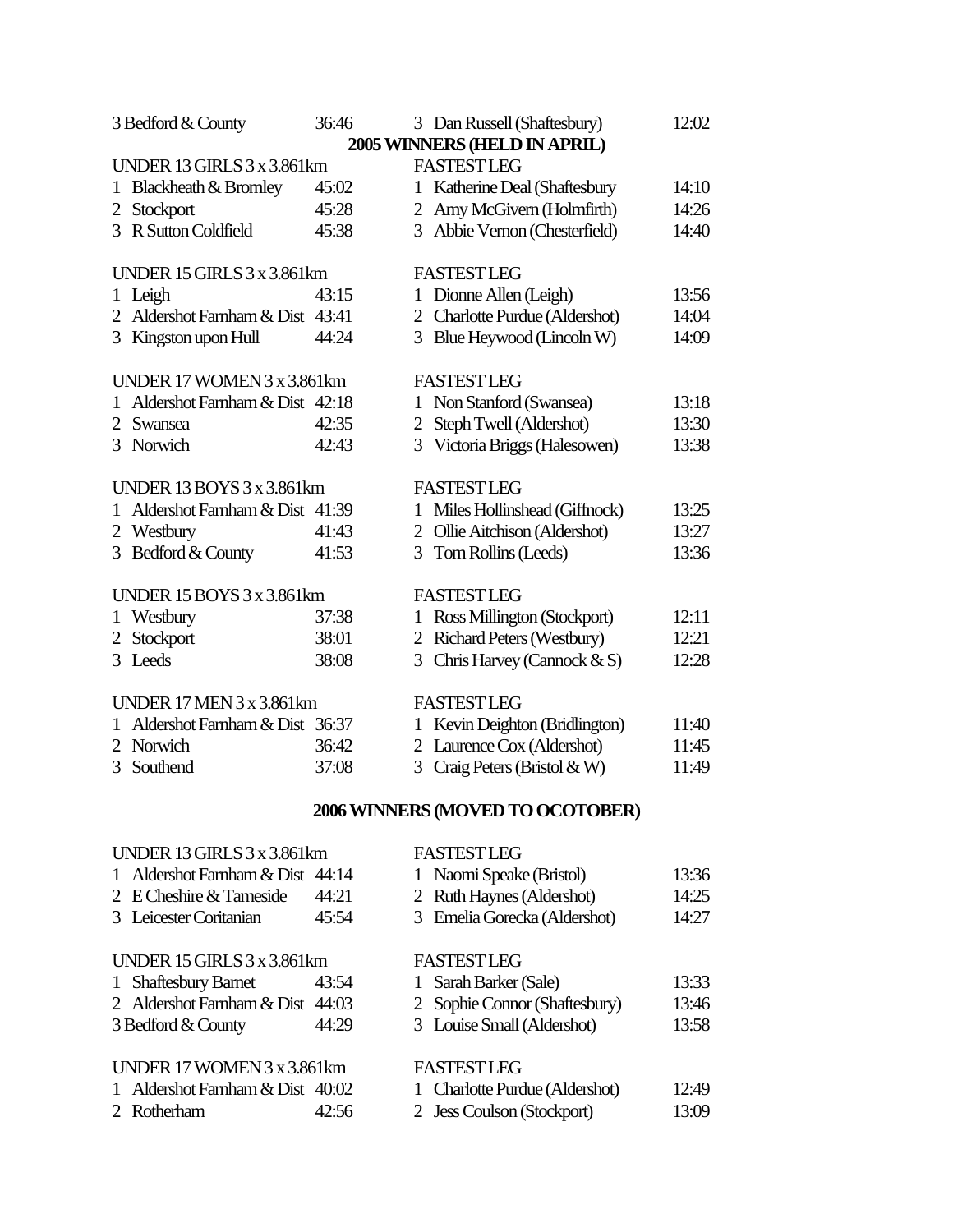|              | 3 Stockport                       | 43:09 |              | 3 Katie Knowles (Bristol)           |                  | 13:25 |       |       |
|--------------|-----------------------------------|-------|--------------|-------------------------------------|------------------|-------|-------|-------|
|              | <b>UNDER 13 BOYS 3 x 3.861km</b>  |       |              | <b>FASTEST LEG</b>                  |                  |       |       |       |
|              | 1 Giffnock North                  | 42:00 |              | 1 Luke Carroll (Cheltenham)         |                  | 12:26 |       |       |
|              | 2 Tonbridge                       | 43:14 |              | 2 Grant Muir (Giffnock)             |                  | 13:44 |       |       |
|              | 3 Bristol & West                  | 43:28 |              | 3 Gordon Benson (Leeds)             |                  | 12:54 |       |       |
|              | <b>UNDER 15 BOYS 3 x 3.861km</b>  |       |              | <b>FASTEST LEG</b>                  |                  |       |       |       |
|              | 1 Liverpool Pembroke Sefton 38:13 |       | $\mathbf{1}$ | <b>Josh Moody (Matlock)</b>         |                  | 12:29 |       |       |
|              | 2 Tonbridge                       | 38:23 |              | 1 Nathan Young (Mendip)             |                  | 12:29 |       |       |
|              | 3 Norwich                         | 38:52 |              | 3 Dave Forrester (Liverpool PS)     |                  | 12:33 |       |       |
|              | <b>UNDER 17 MEN 3 x 3.861km</b>   |       |              | <b>FASTEST LEG</b>                  |                  |       |       |       |
|              | 1 Leeds                           | 36:50 |              | 1 Ross Millington (Stockport)       |                  | 12:45 |       |       |
|              | 2 Stockport                       | 37:13 |              | 2 Simon Horsfield (E Cheshire)      |                  | 12:50 |       |       |
|              | 3 Westbury                        | 37:30 |              | 3 James Wilkinson (Leeds)           |                  | 11:59 |       |       |
|              |                                   |       |              | 2007 WINNERS                        |                  |       |       |       |
|              | <b>UNDER 13 GIRLS 3 x 3.861km</b> |       |              | <b>FASTEST LEG</b>                  |                  |       |       |       |
| $\mathbf{1}$ | Aldershot Farnham & Dist          | 44.47 |              | Ellie Walton                        | <b>Bracknell</b> |       | 14.27 |       |
| 2            | Liverpool Harriers & AC           | 44.48 |              | Rebecca Robinson                    | Royal Sutton C   |       | 14.33 |       |
| 3            | Leicester Coritanians             | 45.12 |              | Connie McMillan                     | Banbury H        |       | 14.33 |       |
|              | UNDER 15 GIRLS 3 x 3.861km        |       |              | <b>FASTEST LEG</b>                  |                  |       |       |       |
| $\mathbf{1}$ | Aldershot Farnham & Dist          | 41.13 |              | Emelia Gorecka                      | Aldershot        |       | 13:06 |       |
| 2            | Bristol & West AC                 | 42.26 |              | Naomi Speake                        | Bristol &W       |       | 13:14 |       |
| 3            | E Cheshire & Tameside             | 42.50 |              | Melissa Courtney                    | Poole Ac         |       | 13:23 |       |
|              | UNDER 17 WOMEN 3 x 3.861km        |       |              | <b>FASTEST LEG</b>                  |                  |       |       |       |
| $\mathbf{1}$ | Aldershot Farnham & Dist          | 40.03 |              | Charlotte Purdue Aldershot F & D    |                  | 12.40 |       |       |
| 2            | Royal Sutton Coldfield            | 42.19 |              | <b>B</b> Heywood Lincoln Wellington |                  | 13.09 |       |       |
| 3            | <b>Kettering Town Harriers</b>    | 43.00 |              | Sarah Hopkinson                     | Gloucester       | 13.27 |       |       |
|              | 13 BOYS 3 Xx3.861km               |       |              | <b>FASTESTLEG</b>                   |                  |       |       |       |
| 1            | Aldershot Farnham & Dist 41.01    |       |              | Michael McKeown                     | Coventry G       | 13.08 |       |       |
| 2            | E Cheshire & Tameside AC 42.01    |       |              | Harn Coldray                        | Gloucester       | 13.21 |       |       |
| 3            | Bedford & County AC               | 42.35 |              | <b>Matthew Arnold</b>               | Aldershot        | 13.24 |       |       |
|              | <b>UNDER 15 BOYS 3 x 3.861km</b>  |       |              | <b>FASTEST LEG</b>                  |                  |       |       |       |
| 1            | <b>Lagan Valley</b>               | 37.17 |              | Adam Ingram                         | Lagan Valley     |       |       | 12.11 |
| 2            | Aldershot Farnham & Dist          | 38.30 |              | Dan Mills<br>Nuneaton               |                  | 12.11 |       |       |
| 3            | Bedford & County AC               | 38.50 |              | Andrew Monaghan                     | Lagan Valley     | 12.27 |       |       |
|              | <b>UNDER 17 MEN 3 x3.861km</b>    |       |              | <b>FASTEST LEG</b>                  |                  |       |       |       |
| 1            | Aldershot Farnham & Dist          | 35.48 |              | Dan Clorley                         | Luton AC         | 11.42 |       |       |
| 2            | <b>WG&amp;EL</b>                  | 36.09 |              | Alex Cornwell                       | <b>WG&amp;EL</b> | 11.44 |       |       |
|              |                                   |       |              |                                     |                  |       |       |       |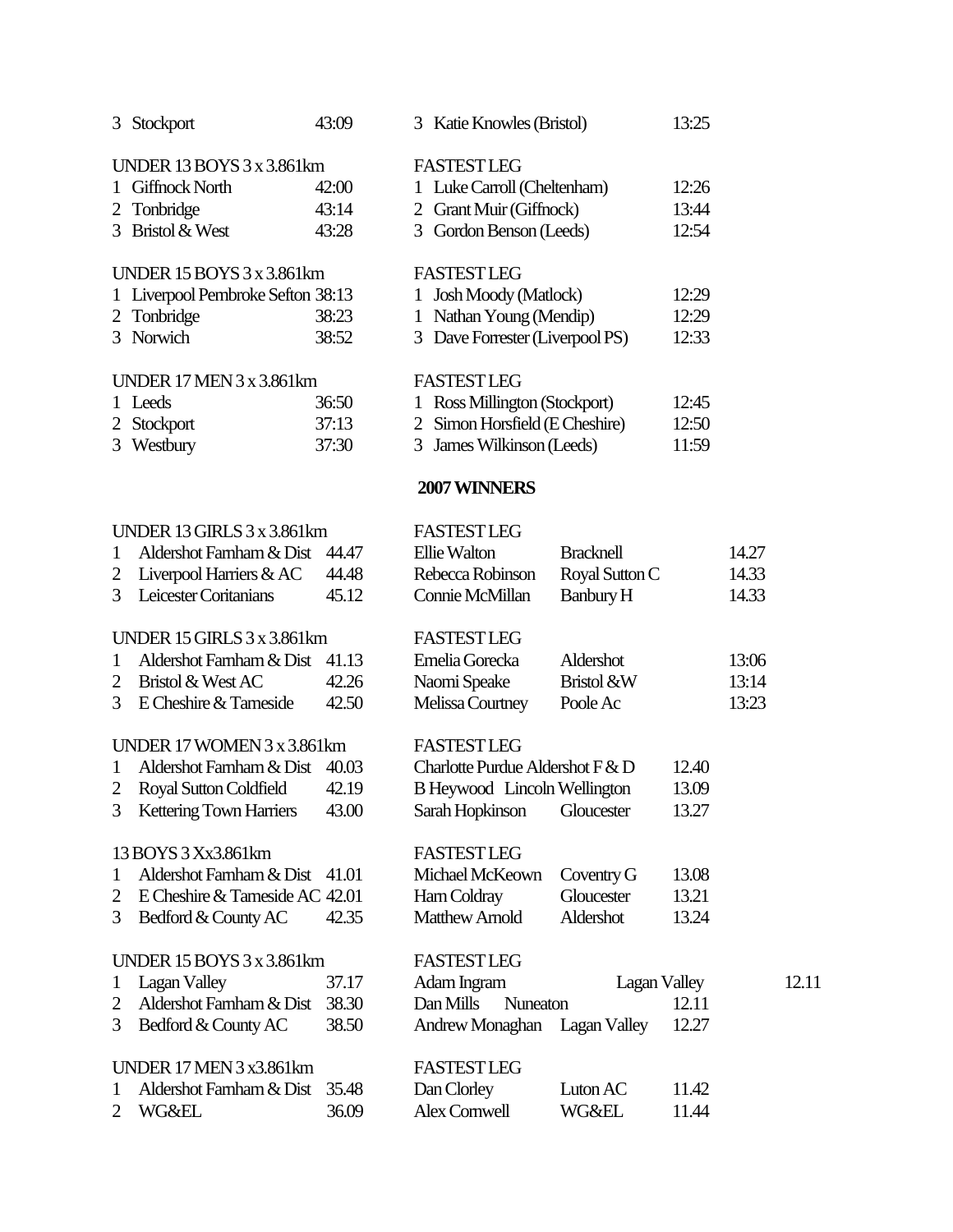| 3 | Warrington AC                  | 36.11<br>2008 WINNERS | Aldershot<br><b>Josh Gorecki</b>              | 11.46 |
|---|--------------------------------|-----------------------|-----------------------------------------------|-------|
|   |                                |                       |                                               |       |
|   | UNDER 13 GIRLS 3 X 3.861KM     |                       |                                               |       |
| 1 | Aldershot Farnham & Dist 44:16 |                       | <b>Skye Draper</b> Harrow                     | 13:41 |
| 2 | Bedford & County               | 44:42                 | Harriet Preedy Aldershot                      | 14:30 |
| 3 | Lincoln Wellington             | 45:43                 | Alanah Harris Bedford                         | 14:30 |
|   | UNDER 15 GIRLS 3x3.861km       |                       |                                               |       |
| 1 | Aldershot Farnham & Dist       | 40:38                 | Emeli Gorecka<br>Aldershot                    | 12:59 |
| 2 | Bedford & County AC            | 42:55                 | <b>Annabel Gummow</b><br><b>Bristol</b>       | 13:22 |
| 3 | E Cheshire & Tameside          | 43:31                 | Emily Wallbank Bedford                        | 13:24 |
|   | UNDER 17 WOMEN 3x3.861km       |                       |                                               |       |
| 1 | Aldershot Farnham & Dist       | 40:59                 | Louise Small Aldershot                        | 13:05 |
| 2 | Winchester                     | 42:10                 | N Roberts Winchester                          | 13:37 |
| 3 | Vale Royal                     | 43:07                 | Louisa Warwick Winchester                     | 13:39 |
|   | UNDER 13 BOYS 3 X 3.861KM      |                       |                                               |       |
| 1 | Aldershot Farnham & Dist       | 40:45                 | Toby Starling Aldershot                       | 13:25 |
| 2 | E Cheshire & Tameside          | 42:41                 | Matthew Arnold Aldershot                      | 13:27 |
| 3 | Tonbridge                      | 42:47                 | Tom Biegel Banbury                            | 13:27 |
|   |                                |                       |                                               |       |
|   | UNDER 15 BOYS 3x3.861km        |                       |                                               |       |
| 1 | Laggan V                       | 38:01                 | Karnvir Hayer Ealing SM                       | 12:02 |
| 2 | Tonbridge                      | 38:22                 | Luke Carroll Cheltenham                       | 12;14 |
| 3 | Ealing Southall & Middx        | 38:29                 | Mark Thompson Notts                           | 12:19 |
|   | UNDER 17 MEN 3x3.861km         |                       |                                               |       |
| 1 | Aldershot Farnham & Dist       | 36:09                 | Jonny Hay<br>Aldershot                        | 11;40 |
| 2 | <b>City Norwich</b>            | 36:17                 | <b>Ben Norris</b><br><b>Notts</b>             | 11:40 |
| 3 | Luton                          | 36:11                 | <b>Andrew Combs</b><br>Tonbridge              | 11;45 |
|   |                                |                       | 2009 WINNERS                                  |       |
|   | UNDER 13 GIRLS 3 x 3.861km     |                       |                                               |       |
| 1 | Aldershot Farnham & Dist 45.15 |                       | Natalie Connor<br>Shaftesbury<br>1            | 14.23 |
| 2 | Warrington AC                  | 45.21                 | <b>Jess Parsons</b><br>Vale Royal<br>2        | 14.31 |
| 3 | <b>Bracknell AC</b>            | 45.29                 | City of Norwich 14.34<br>3<br>Alice Cheverton |       |
|   | UNDER 15 GIRLS 3 Xx3.861km     |                       |                                               |       |
| 1 | Aldershot Farnham & Dist       | 42.06                 | <b>Jess Judd</b><br>Chelmsford<br>1           | 13.14 |
| 2 | Chelmsford AC                  | 42.33                 | $\overline{c}$<br>Sophie Riches Chelmsford    | 13.30 |
| 3 | Bedford & County AC            | 43.01                 | 3<br>Susan Shiel-Rankin Aldershot 13.40       |       |
|   | UNDER 17 WOMEN 3 x 3.861km     |                       |                                               |       |
| 1 | Aldershot Farnham & Dist       | 39.48                 | <b>Annabel Gummow</b><br>1<br><b>Bristol</b>  | 12.56 |
| 2 | Bedford & County               | 41.44                 | $\overline{2}$<br>Emelia Goreka Aldershot     | 12.58 |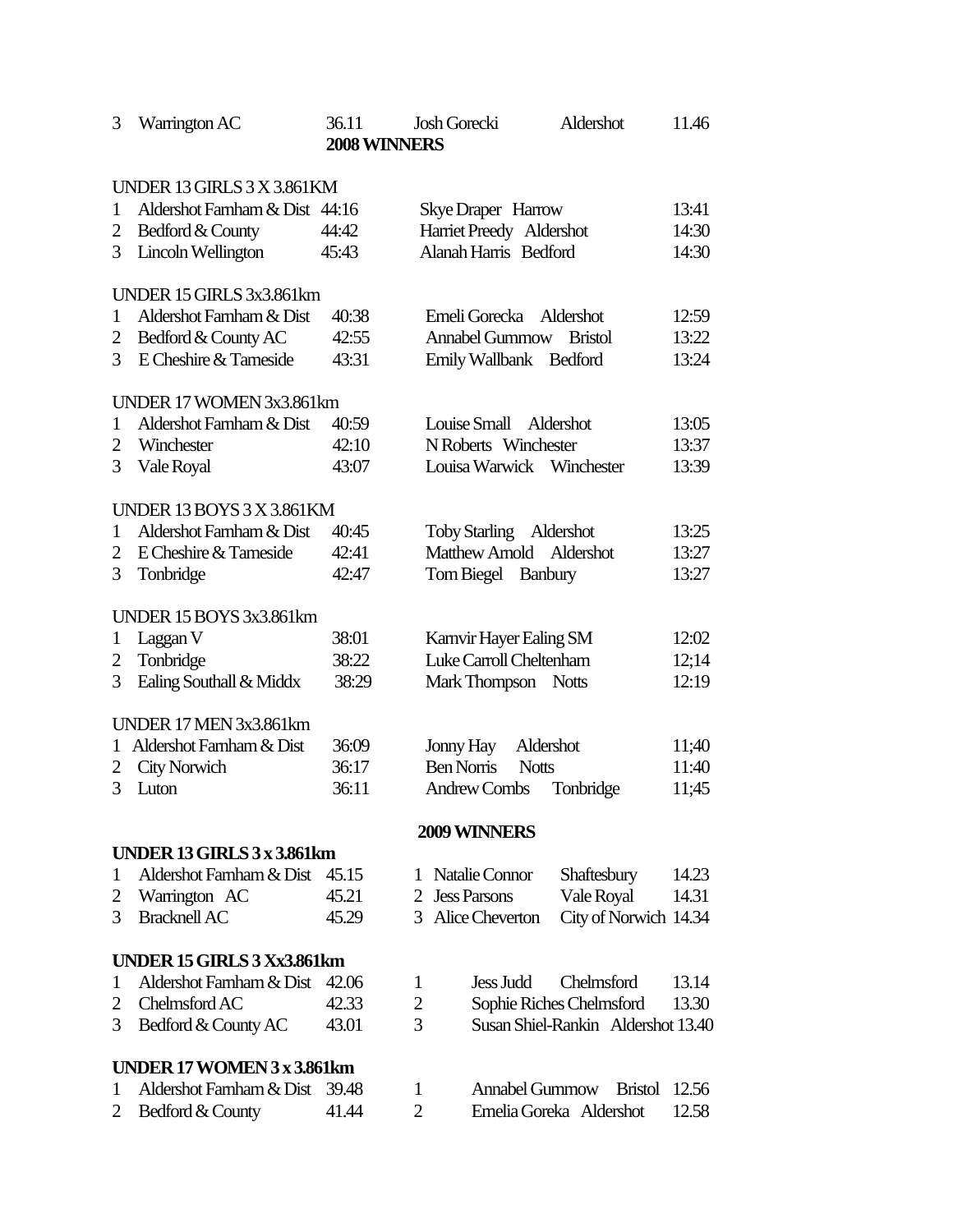| 3              | <b>Ipswich Harriers</b><br><b>UNDER 13 BOYS 3 x 3.861km</b> | 43.00 | 3              | Emily Wallbank Bedford & C 13.01    |       |
|----------------|-------------------------------------------------------------|-------|----------------|-------------------------------------|-------|
| $\mathbf{1}$   | Tonbridge AC                                                | 41.57 | $\mathbf{1}$   | William Downham Portsmouth13.22     |       |
| 2              | Halesowen AC                                                | 42.18 | $=$            | George DugganTonbridge              | 13.22 |
| 3              | <b>Tonbridge Harriers</b>                                   | 42.22 | $\overline{3}$ | Dan Hill<br>Halesowen               | 13.35 |
|                | <b>UNDER 15 BOYS 3 x 3.861km</b>                            |       |                |                                     |       |
| 1              | <b>Shaftesbury Barnet</b>                                   | 38.12 | 1              | Harvey Brown Halesowen              | 12.22 |
| $\overline{2}$ | Bristol & West                                              | 38.40 | $\overline{2}$ | Michael McKeown Coventry 12.26      |       |
| 3              | <b>Coventry Godiva Harriers</b>                             | 38.52 | 3              | Michael Callegari Shaftesbury 12:27 |       |
|                | <b>UNDER 17 MEN 3 x 3.861km</b>                             |       |                |                                     |       |
| 1              | <b>Ipswich Harriers</b>                                     | 35:38 | $\mathbf{1}$   | Richard Goodman Shaftesbury 11:29   |       |
| 2              | Derby AC                                                    | 35:56 | $\overline{2}$ | Tom Curr<br>Stroud                  | 11:33 |
| 3              | Stroud & District AC                                        | 36:00 | 3              | Ipswich<br>Shaun Webb               | 11:35 |
|                |                                                             |       |                | 2010 WINNERS                        |       |
|                | UNDER 13 GIRLS 3 x 3.861km                                  |       |                |                                     |       |
| 1              | <b>Bracknell AC</b>                                         | 43.03 | $\mathbf{1}$   | <b>Jess Costello Vale Royal</b>     | 13.55 |
| 2              | Liverpool $H & AC$                                          | 44.05 | $\overline{2}$ | <b>Grace Goddard Bracknell</b>      | 14.06 |
| 3              | Warrington AC                                               | 45.46 | 3              | <b>Hope Goddard Bracknell</b>       | 14.11 |
|                | UNDER 15 GIRLS 3 x 3.861km                                  |       |                |                                     |       |
| 1              | Aldershot $F & D$                                           | 42.19 | 1              | Sophie Riches Chelmsford            | 13.31 |
| 2              | <b>BW &amp; FAC</b>                                         | 44.09 | $\overline{2}$ | <b>Harriett Preedy AFD</b>          | 13.51 |
| 3              | Stockport H                                                 | 44.12 | 3              | A Beaman BW & FAC                   | 14.00 |
|                | <b>UNDER 17 WOMEN 3 x 3.861km</b>                           |       |                |                                     |       |
| 1              | Aldershot $F & D$                                           | 39.37 | $\mathbf{1}$   | <b>Jess Judd Chelmsford</b>         | 12.38 |
| 2              | Bristol & West AC                                           | 41.17 | $\overline{2}$ | Emelia Gorecka AFD                  | 12.55 |
| 3              | Chelmsford                                                  | 41.52 | 3              | <b>Annabel Gummow Bristol</b>       | 13.05 |
|                | <b>UNDER 13 BOYS 3 x3.861km</b>                             |       |                |                                     |       |
| 1              | Sale                                                        | 41.22 | $\mathbf{1}$   | <b>Bradley Yates</b> Sale           | 13.30 |
| 2              | Leicester Cor                                               | 41.27 | $\overline{2}$ | Dan Evans<br>Warrington             | 13.32 |
| 3              | Tonbridge AC                                                | 42.14 | 3              | Leicester<br>Sam Elliott            | 13.33 |
|                | <b>UNDER 15 BOYS 3 x 3.861km</b>                            |       |                |                                     |       |
| $\mathbf 1$    | Tonbridge AC                                                | 38.27 | $\mathbf{1}$   | Alex Carter Team Bath               | 12.07 |
| 2              | Aldershot $F & D$                                           | 38.29 | $\overline{2}$ | Matthew Shirling St Helens          | 12.08 |
| 3              | Warrington AC                                               | 39.24 | $\overline{3}$ | <b>Xander Tansey Leicester</b>      | 12.32 |
|                | <b>UNDER 17 MEN 3 x 3.861km</b>                             |       |                |                                     |       |
| 1              | Tonbridge AC                                                | 35.39 | 1              | Tom Purnell Stroud & DAC 11.31      |       |
| 2              | <b>Giffnock North</b>                                       | 35.50 | $\overline{2}$ | Kieran Clements Ipswich H           | 11.36 |
| 3              | Stroud & District AC                                        | 35.58 | 3              | Robbie Farnham-Rose Tonbridge 11.36 |       |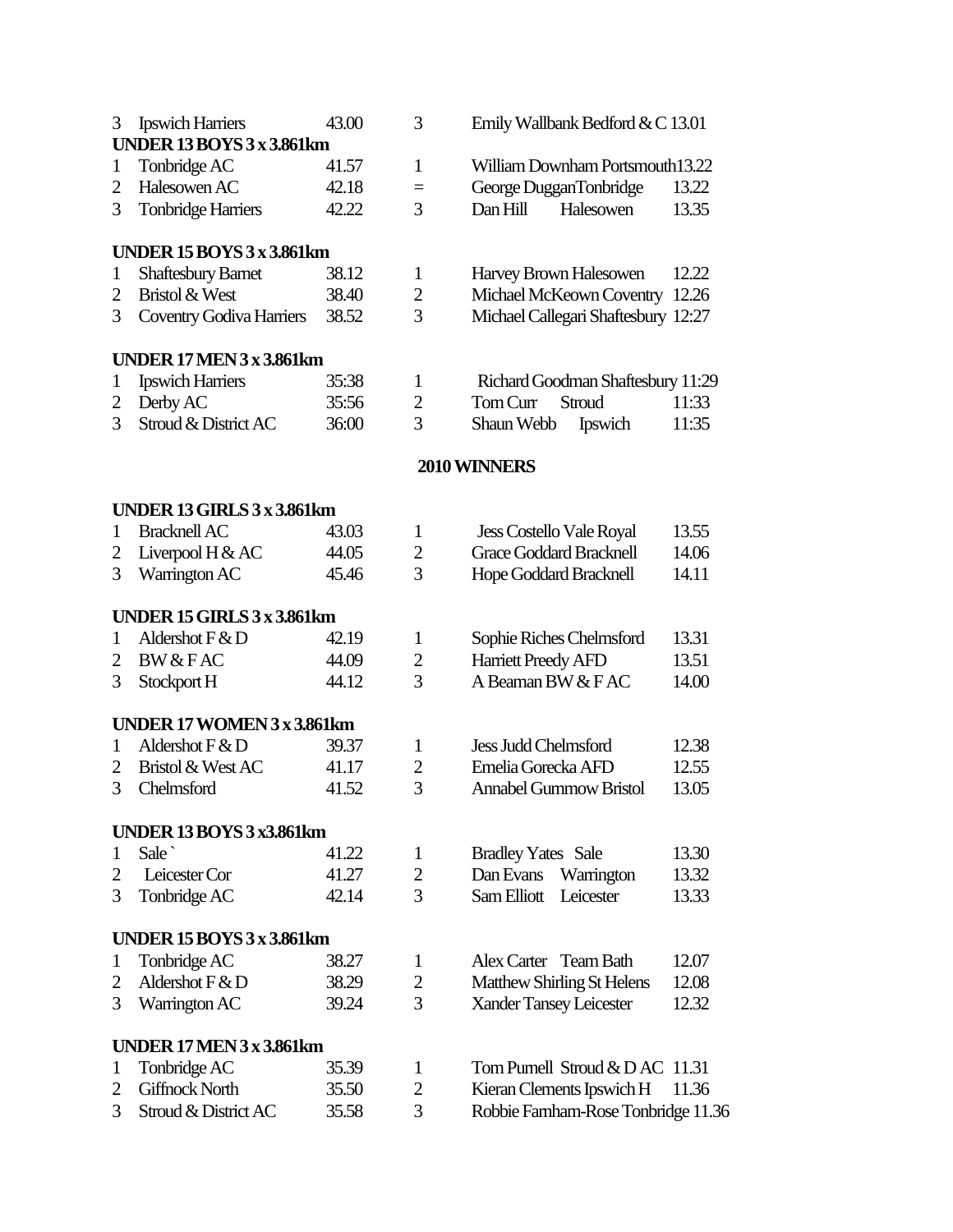#### **2011 WINNERS**

|                | UNDER 13 GIRLS 3 x 3.861km       |       |                |                                         |       |
|----------------|----------------------------------|-------|----------------|-----------------------------------------|-------|
| 1              | <b>Bracknell</b>                 | 43:16 | 1              | Hope Goddard Bracknell                  | 13:39 |
| 2              | <b>West Suffolk</b>              | 44:17 | 2              | Grace Goddard Bracknell                 | 14:04 |
| 3              | Hallamshire                      | 44;46 | 3              | Sophie Tooley W Suffolk                 | 14:16 |
|                |                                  |       |                |                                         |       |
|                | UNDER 15 GIRLS 3 x 3.861km       |       |                |                                         |       |
| 1              | Aldershot F&D                    | 42:19 | $\mathbf{1}$   | Katy Shiel-Rankin Aldershot 13:31       |       |
| 2              | Vale Royal                       | 43:07 | $\overline{c}$ | Sian Rainsley Coventry G                | 13:39 |
| 3              | Cambridge & Coleridge            | 43:42 | 3              | Connie Lewis Chiltern                   | 13;50 |
|                |                                  |       |                |                                         |       |
|                | UNDER 17 WOMEN 3x3.861km         |       |                |                                         |       |
| 1              | Chelmsford                       | 41:24 | 1              | Jess Judd Chelmsford                    | 12:38 |
| 2              | Aldershot F&D                    | 41:45 | $\overline{c}$ | Sophie Riches Chelmsford                | 13:21 |
| 3              | Tonbridge                        | 42:43 | $\overline{3}$ | Becky Straw (Cannock & Staf)13:21       |       |
|                | <b>UNDER 13 BOYS 3 x 3.861km</b> |       |                |                                         |       |
| 1              | Leicester Coritanian             | 41:17 | $\mathbf{1}$   | Ben Dijkstra Leicester C                | 12:59 |
| 2              | Tonbridge                        | 42:39 | $\overline{2}$ | Hugo Milner Derby                       | 13:08 |
| 3              | Chiltern                         | 42:50 | 3              | Tom Kendrick Tonbridge                  | 13:22 |
|                |                                  |       |                |                                         |       |
|                | UNDER $15$ BOYS $3x3.861$ km     |       |                |                                         |       |
| 1              | <b>Trafford</b>                  | 38:15 | $\mathbf{1}$   | J ack Crabtree<br><b>Trafford</b>       | 12:01 |
| $\overline{2}$ | Wells                            | 39:07 | $\overline{2}$ | Wells<br>Ollie Fox                      | 12:31 |
| 3              | <b>Shaftesbury Barnet</b>        | 39:21 | 3              | George Duggan Tonbridge                 | 12:39 |
|                |                                  |       |                | <b>Andrew Smith Poole Runners 12:39</b> |       |
|                | UNDER BOYS 3x3.861km             |       |                |                                         |       |
| 1              | Bristol & West                   | 35:47 | 1              | Michael Callegari Shaftesbury 11:45     |       |
| 2              | <b>Shaftesbury Barnet</b>        | 36:03 | $\overline{c}$ | Hobie Martin Bristol & West             | 11:47 |
| 3              | Tonbridge                        | 36:42 | $\overline{3}$ | <b>Philip Crout</b><br>Shaftesbury      | 11:49 |

# **2012 RACES CANCELLED DUE TO E-COLIVIRUS OUTBREAK IN SUTTON PARK**

# **2013 WINNERS**

## **UNDER 13 GIRLS 3 x 3.861km**

|              | 1 Herne Hill Harriers             | 43:53 |              | Josie Czura Portsmouth      | 14:03 |  |  |
|--------------|-----------------------------------|-------|--------------|-----------------------------|-------|--|--|
|              | 2 Liverpool Harriers              | 44:38 | 2            | <b>Jasmine Cooper Derby</b> | 14:10 |  |  |
|              | 3 Portsmouth AC                   | 44:46 | 3            | Alex Brown Herne Hill       | 14:16 |  |  |
|              | <b>UNDER 15 GIRLS 3 x 3.861km</b> |       |              |                             |       |  |  |
| $\mathbf{1}$ | Herne Hill Harriers               | 42:13 | $\mathbf{1}$ | Lucy Jones Charnwood        | 13:32 |  |  |

|   | T TRITCTHILICATIONS  | $+2.1.1$ | 1 LUCY JUILS CHAMPOOL            | 19.94 |
|---|----------------------|----------|----------------------------------|-------|
|   | Blackheath & Bromley | 42:38    | Katy-Ann McDonald Herne H 13:34  |       |
| 3 | Bracknell AC         | 42:43    | Sophie Tooley West Suffolk 13:45 |       |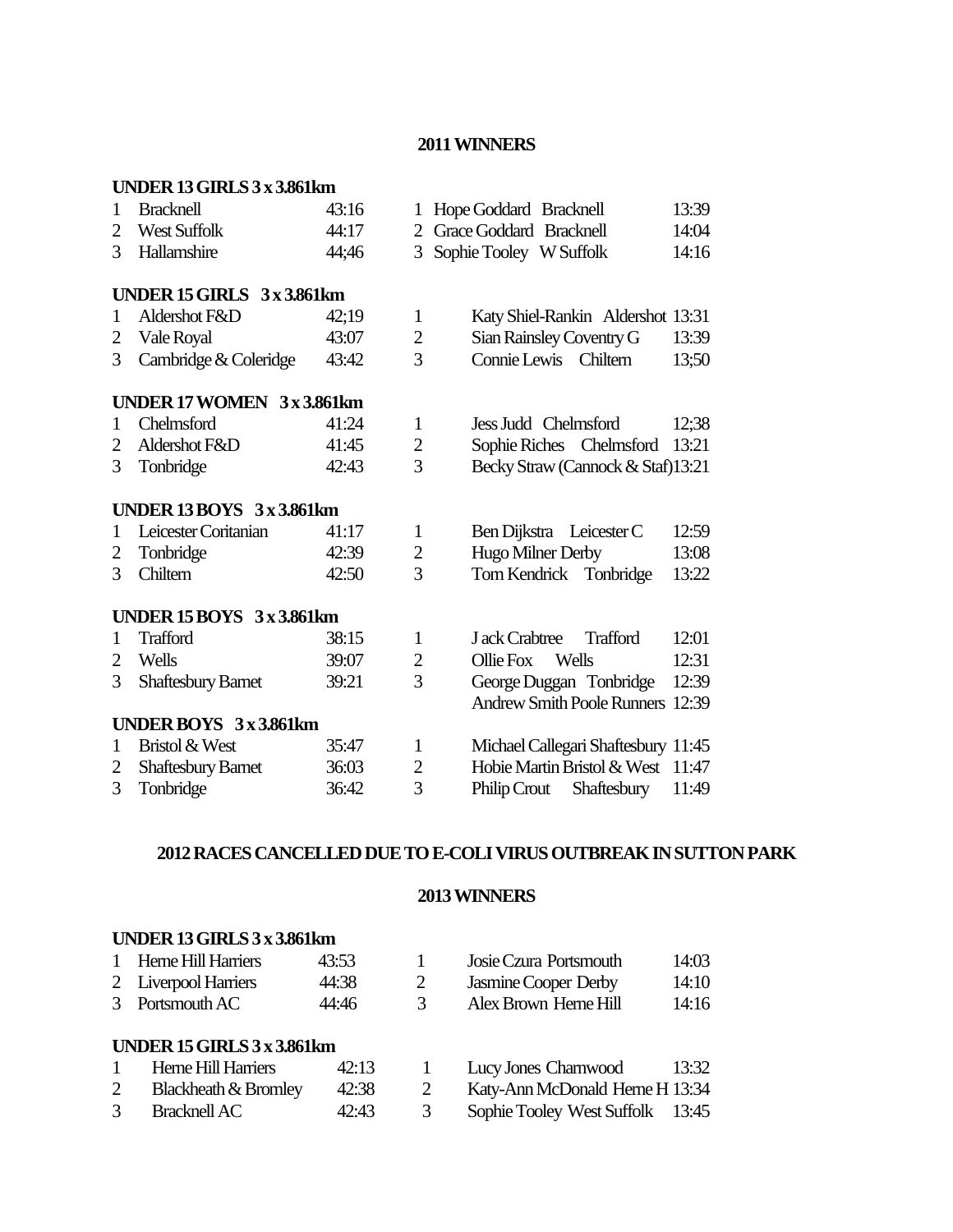#### **UNDER 17 WOMEN 3 x 3.861km**

| $\mathbf{1}$   | Lincoln Wellington                | 42:41 | $\mathbf{1}$   | Harriet Knowles-Jones (Warr)           | 13:16 |
|----------------|-----------------------------------|-------|----------------|----------------------------------------|-------|
| $\overline{c}$ | Warrington A C                    | 42:58 | $\overline{2}$ | Hannah Nuttall Charnwood               | 13:25 |
| 3              | Leicester Coritanian              | 43:10 | 3              | Sophia Parvizi-Wayne (Shaft)           | 13:29 |
|                | <b>UNDER 13 BOYS 3 x 3.861km</b>  |       |                |                                        |       |
| $\mathbf{1}$   | <b>Shaftesbury Barnet</b>         | 42:18 | $\mathbf{1}$   | Rory Howorth Team Bath                 | 13:38 |
| $\overline{2}$ | <b>Team Bath</b>                  | 42:59 | $\overline{c}$ | Elliot Hutchinson York Acorn           | 13:41 |
| 3              | Charnwood A C                     | 43:14 | 3              | Max Brame Liverpool                    | 13:51 |
|                | <b>UNDER 15 BOYS 3 x 3.861km</b>  |       |                |                                        |       |
| $\mathbf{1}$   | Tonbridge AC                      | 37:54 | $\mathbf{1}$   | Ben Dijkstra Leicester                 | 12:06 |
| $\overline{2}$ | Leicester Coritanian              | 38:15 | $\mathbf{2}$   | <b>Jack Boswell Aldershot</b>          | 12:21 |
| 3              | Bedford & County                  | 38:25 | 3              | <b>Thomas Dodd Birchfield</b>          | 12:24 |
|                | <b>UNDER 17 MEN 3 x 3.861km</b>   |       |                |                                        |       |
| $\mathbf{1}$   | Shaftesbury Barnet H              | 35:51 | 1              | Zak Miller Trafford                    | 11:33 |
| $\overline{2}$ | Aldershot Farnham & Di            | 36:36 | $\overline{2}$ | <b>Jack Crabtree Aldershot</b>         | 11:38 |
| 3              | Vale Royal AC                     | 36:53 | 3              | Elliot Bowker Vale Royal               | 11:42 |
|                |                                   |       |                | 2014 WINNERS                           |       |
|                | UNDER 13 GIRLS 3 x 3.861km        |       |                |                                        |       |
| 1              | <b>Wreake Runners</b>             | 44:27 | $\mathbf 1$    | <b>Charlotte Buckley Thames V</b>      | 14:06 |
| $\overline{2}$ | Keighley & Craven AC              | 44:39 | $\overline{2}$ | Mia Atkinson Charnwood                 | 14:11 |
| 3              | <b>Liverpool Harriers</b>         | 44:41 | 3              | Katie Atkinson Keighley & C            | 14:13 |
|                | UNDER 15 GIRLS 3 x 3.861km        |       |                |                                        |       |
| $\mathbf{1}$   | <b>Blackheath &amp; Bromley</b>   | 42:25 | $\mathbf{1}$   | Josie Czura Portsmouth                 | 13:15 |
| $\overline{2}$ | Bedford & County AC               | 42:37 | $\overline{2}$ | Katy-Ann McDonald Blackheath 13:37     |       |
| 3              | Portsmouth AC                     | 42:43 | 3              | Eugenie Cockle Aldershot               | 13:44 |
|                | <b>UNDER 17 WOMEN 3 x 3.861km</b> |       |                |                                        |       |
| $\mathbf{1}$   | Charnwood $AC$                    | 41:36 | 1              | Harriet Knowles-Jones Warrington 12:53 |       |

- 2 WSEH 41:37 2 Niamh Brown Aldershot 13:22<br>3 Aldershot Farnham & Di 41:47 3 Morven Goodrum WSEH 13:28
- 

### **UNDER 13 BOYS 3 x3.861km**

- 
- 
- 

# **UNDER 15 BOYS 3 x3.861km**

| Shaftesbury Barnet H | 37:50 | 1 Callum Abberley Burton Ac | - 12:20 |
|----------------------|-------|-----------------------------|---------|
| Charnwood A C        | 38:33 | 2 Chey Kemp Reading         | 12:27   |
| Reading AC           | 38:41 | 3 Joseph Pollard Charnwood  | 12:28   |

- 
- 
- 41:47 3 Morven Goodrum WSEH 13:28
- 1 Charnwood A C 41:34 1 Samuel Evans Warrington 13:01
- 2 Warrington A C 41:50 2 Ethan O'Shea Charnwood 13:34<br>
3 Blackheath & Bromley 42:33 3 Oscar Millard Herne Hill 13:40
- 3 Blackheath & Bromley 42:33 3 Oscar Millard Herne Hill 13:40
	- 1 Callum Abberley Burton Ac 12:20
		-
- 3 Reading AC 38:41 3 Joseph Pollard Charnwood 12:28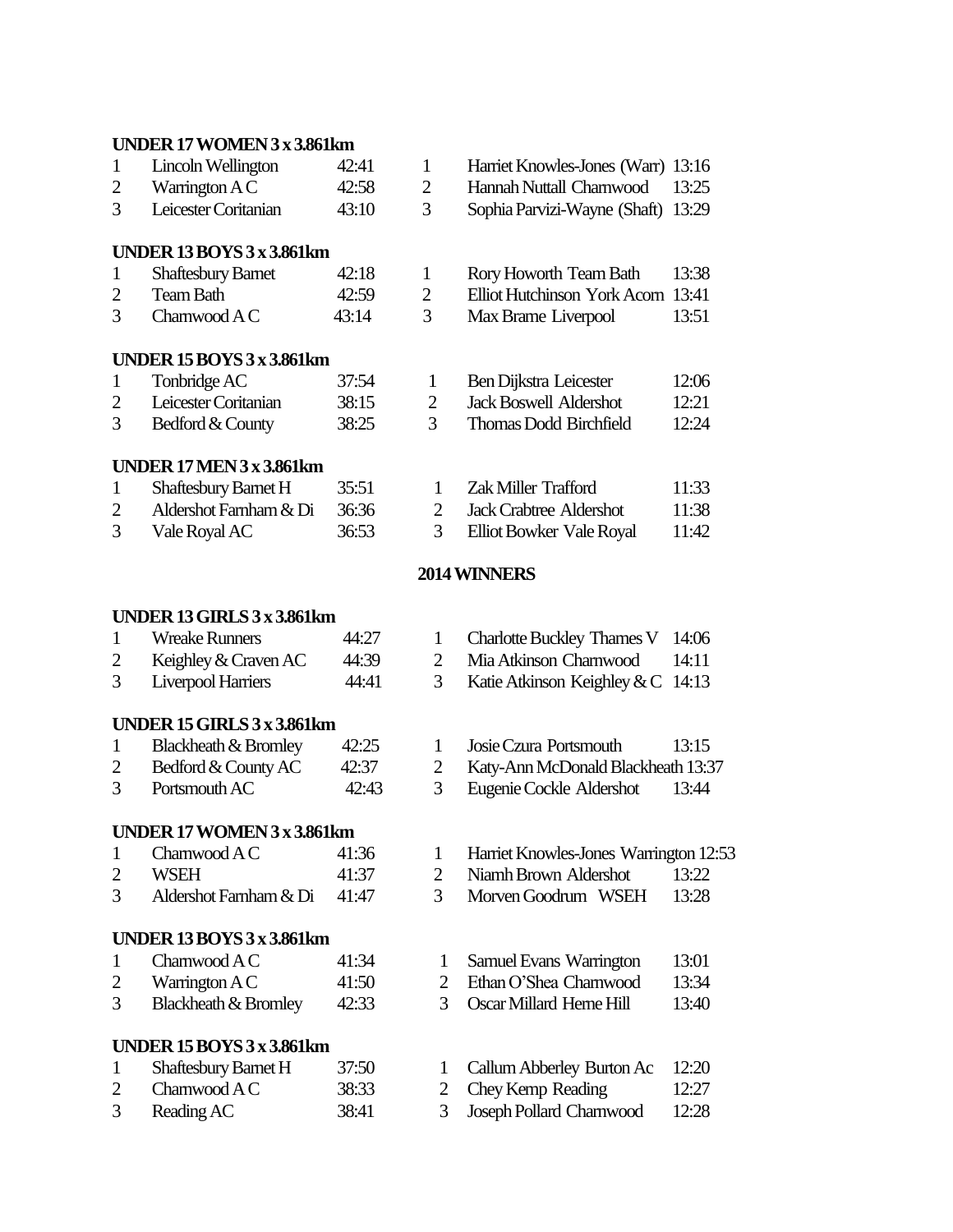#### **UNDER 17 MEN 3 x3.861km**

| Leicester Coritanian         | 35:11 |  |
|------------------------------|-------|--|
| Aldershot Farnham & Di 35:32 |       |  |
|                              |       |  |

- 
- Ben Dijkstra Leicester 11:19
- Jamie Dee Shaftesbury 11:37
- 3 Tonbridge AC 36:05 3 Sam Stevens Leicester 11:39

#### **2015 WINNERS**

### **UNDER 13 GIRLS 3 x 3.861km**

- 1 Wreake And Soar Valley 44:38 1 Femke Rosbergen Norwich 14:09
- 2 Blackheath & Bromley 45:08 2 Hollie Gamble Wreake 14:34
- 3 Herne Hill Harriers 45:20 3 Jodie Hill Hallamshire 14:35

### **UNDER 15 GIRLS 3 x 3.861km**

| Herne Hill Harriers       | 42:24 |
|---------------------------|-------|
| <b>Liverpool Harriers</b> | 43:19 |

3 Blackheath & Bromley 43:21 3 Faye Ireland Liverpool 14:05

#### **UNDER 17 WOMEN 3 x 3.861km**

| Aldershot Farnham $& D$ | 41:39 |
|-------------------------|-------|
|                         |       |

- 
- 

### **UNDER 13 BOYS 3 X3.861km**

|   | Keighley & Craven                                 | 41:58 |
|---|---------------------------------------------------|-------|
| ◠ | $C_{\rm eff}$ and $C_{\rm eff}$ and $C_{\rm eff}$ | 10.00 |

2 Guildford & Godalming 42:22 2 Jaden Kennedy Herne Hill 13:41<br>3 Birchfield Harriers 42:30 3 Zak Colvin Reading 13:

#### **UNDER 15 BOYS 3 x3.861km**

2 Portsmouth AC 38:10 2 Jamie Harper Shaftesbury 12:19 3 Bracknell AC 38:21 2 Jack White Norwich 12:19

#### **UNDER 17 MEN 3 x3.861km**

- 
- 3 Aldershot Farnham & D 36:12 3 Thomas Mortimer Stroud 11:51

#### **UNDER 13 GIRLS 3 x 3.861km**

- 1 Poole AC 44:27 1 Amy Harland Birchfield 13:48
- 2 Wreake and Soar Valley 44:47 2 Holly Weedall Vale Royal 14:01
- 3 Birchfield Harriers 44:58 3 Emelie Castagna Poole 14:12

#### **UNDER 15 GIRLS 3 x 3.861km**

- 
- 
- 
- 4 1 Lucy Olsen Herne Hill 13:38
- 2 Yasmin Marghini Blackheath 14:02
	-
- 9 1 Morven Goodrum WSEH 13:10
- 2 WSEH 42:29 2 Katy=Ann McDonald Blackheath 13:43
- 3 Bracknell 42:41 3 Niamh Brown Aldershot 13:45
	- 1 Dylan Bowley Kettering 13:37
	-
- 3 Birchfield Harriers 42:30 3 Zak Colvin Reading 13:47
- 1 Shaftesbury Barnet H 38:02 1 Lachlan Wellington Portsmouth 12:04
	-
	-
- 1 Tonbridge AC 35:51 1 Thomas Dodd Birchfield 11:43
- 2 Reading AC 36:09 2 Alasdair Kinloch Tonbridge 11:47
	-

#### **2016 WINNERS**

- 
- 
- 
- 1 Emily Williams Kettering 13:40
- 2 Blackheath & Bromley 42:54 2 Emma Gordon Liverpool 13:49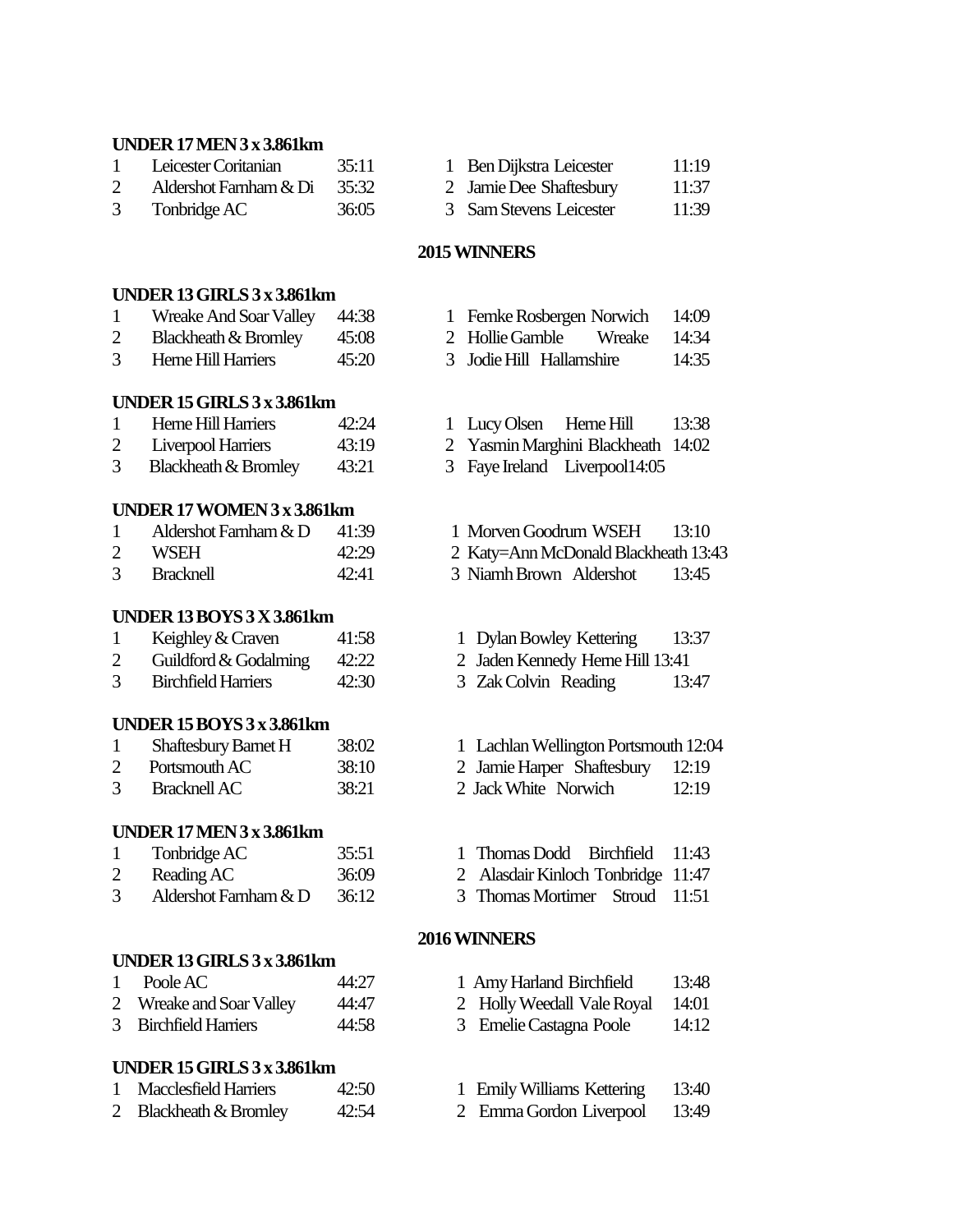| 3            | City of Norwich Ac                      | 43:06          | 3                   | Sophie Hoare Blackheath                             | 13:52          |
|--------------|-----------------------------------------|----------------|---------------------|-----------------------------------------------------|----------------|
|              | <b>UNDER 17 WOMEN 3 x 3.861km</b>       |                |                     |                                                     |                |
| 1            | Aldershot Farnham & D                   | 41:27          | 1                   | Amelia Quirk Bracknell                              | 12:54          |
| 2            | Liverpool Harriers & Ac                 | 41:43          | $\overline{2}$      | Lucy Pygott Aldershot                               | 12:59          |
| 3            | Herne Hill Harriers                     | 42:54          | 3                   | Faye Ireland Liverpool H                            | 13:37          |
|              |                                         |                |                     |                                                     |                |
|              | <b>UNDER 13 BOYS 3 x 3.861km</b>        |                |                     |                                                     |                |
| 1            | Herne Hill Harriers                     | 40:14          | 1                   | Jaden Kennedy Herne Hill                            | 13:02          |
| 2            | Aldershot Farnham &D                    | 41:00          |                     | 2 Harry Hyde Aldershot                              | 13:11          |
| 3            | Tonbridge AC                            | 41:16          |                     | 3 Jacob HarrisonHerne Hill                          | 13:22          |
|              | <b>UNDER 15 BOYS 3 x 3.861km</b>        |                |                     |                                                     |                |
| 1            | Cambridge & Coleridge                   | 38:19          |                     | 1 Alfie Bould Vale Royal                            | 12:05          |
| 2            | Leeds City AC                           | 38:47          | 2                   | Joshua Dickinson York                               | 12:10          |
| 3            | Tonbridge AC                            | 38:57          | 3                   | Tommy Dawson Leeds                                  | 12:21          |
|              |                                         |                |                     |                                                     |                |
|              | <b>UNDER 17 MEN 3 x 3.861km</b>         |                |                     |                                                     |                |
| $\mathbf{1}$ | <b>Shaftesbury Barnet</b>               | 35:52          | 1                   | <b>James Puxty Tonbridge</b>                        | 11:42          |
| 2            | Vale Royal AC                           | 36:05          |                     | 2 Arun Dight Vale Royal                             | 11:45          |
| 3            | Tonbridge AC                            | 36:12          | 3 <sup>7</sup>      | Thomas Keen Cambridge&C11:50                        |                |
|              |                                         |                |                     | 2017 WINNERS                                        |                |
|              | UNDER 13 GIRLS 3 x 3.861km              |                |                     |                                                     |                |
| 1            | Vale Royal AC                           | 44:01          | 1                   | Holly Weedall Vale Royal                            | 13:50          |
| 2            | Tonbridge AC                            | 44:51          |                     | 2 Elsie Robinson SaffronAC                          | 14:14          |
| 3            | <b>Bracknell AC</b>                     | 45:06          |                     | 3 Aimi Weightman Shaftesbury 14:19                  |                |
|              | UNDER 15 GIRLS 3 x 3.861km              |                |                     |                                                     |                |
| 1            | <b>Blackheath &amp; Bromley</b>         | 41:59          | 1                   | Caitlin Robinson Liverpool                          | 13:38          |
| 2            | Aldershot Farnham & Dist                | 43:14          | 2                   | Kirsten Stilwell Wycombe Ph 13:51                   |                |
| 3            | <b>Liverpool Harriers</b>               | 43:27          | 3                   | Ava White Blackheath                                | 13:57          |
|              |                                         |                |                     |                                                     |                |
|              | <b>UNDER 17 WOMEN 3 x 3.861km</b>       |                |                     |                                                     |                |
| 1            | <b>Liverpool Harriers</b>               | 41:40          | 1                   | Ella McNiven Liverpool H 13:00                      |                |
| 2            | Vale Royal                              | 41:46          | $\overline{2}$      | <b>Charlotte Alexander Herne H13:22</b>             |                |
| 3            | <b>Blackheath &amp; Bromley</b>         | 41:56          | 3                   | Mya Taylor Rotherham                                | 13:24          |
|              | <b>UNDER 13 BOYS 3 x 3.861km</b>        |                |                     |                                                     |                |
| 1            | Aldershot Farnham & D                   | 40:31          | 1                   | Ethan Scott Aldershot                               | 12:54          |
| 2            | <b>Bracknell AC</b>                     | 41:55          | $\overline{2}$      | <b>Andrew Jeavons Worcester</b>                     | 13:17          |
| 3            | Cambridge & Coleridge                   | 42:06          | 3                   | Zena Saez Bedford & Co                              | 13:21          |
|              |                                         |                |                     |                                                     |                |
|              | <b>UNDER 15 BOYS 3 x 3.861km</b>        |                |                     |                                                     |                |
| 1            | Hillingdon<br><b>Blackburn Harriers</b> | 38:57          | $\bf{l}$            | Ryan Shields Birchfield                             | 12:34<br>12:35 |
| 2<br>3       | Herne Hill Harriers                     | 39:17<br>39:21 | $\overline{2}$<br>3 | Harvey Lewis Keighley&C<br>Ethan McGlen Gateshead H | 12:41          |
|              |                                         |                |                     |                                                     |                |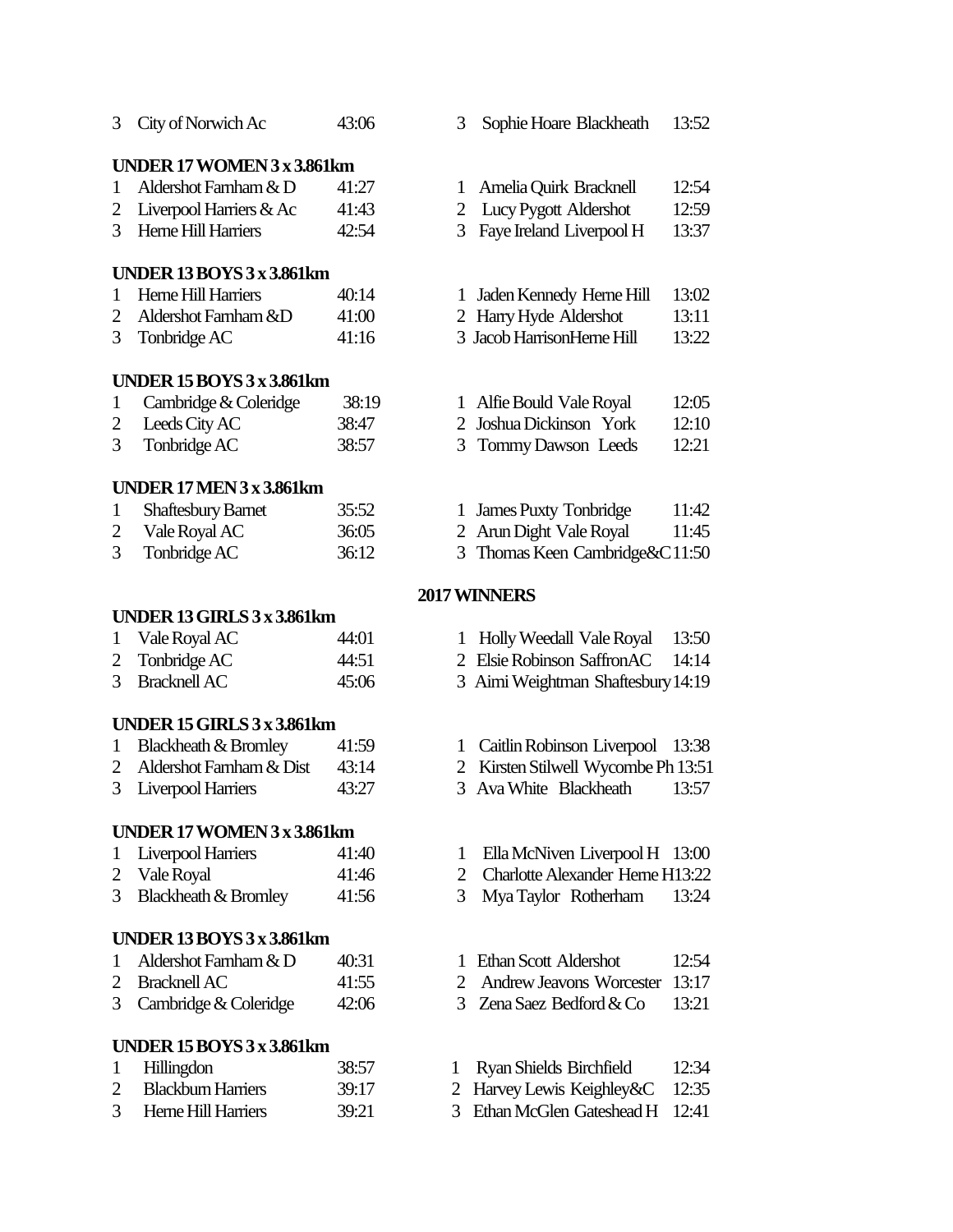#### **UNDER 17 MEN 3 x3.861km**

- 1 Aldershot Farnham & Dist 36:09 1 Thomas Keen Cambridge & C11:23
- 
- 
- 2 Charnwood A C 36:24 2 Zak Mahamed Southampton 11:49 3 Cambridge & Coleridge 36:31 3 Joshua Dickinson York 11:57 3 Luke Van Oudtshoorn AFD 11:57 3 Jack White Norwich 11:57

#### **2018 WINNERS**

#### **UNDER 13 GIRLS 3 x 3.861km**

1 Tonbridge 43:11 1 Lily Slack Tonbridge 13:50 2 Chiltern 43:41 2 Phoebe Gill St Albans 14:05 3 Southampton 44:22 3 Francesca Baxter Chiltern 14:09

#### **UNDER 15 GIRLS 3 x 3.861km**

| 1 Vale Royal                  | 42:31         |
|-------------------------------|---------------|
| 2 WSEH                        | 42:48         |
| 3 Aldershot Farnham $\&$ Dist | $\Delta$ 3.04 |

#### **UNDER 17 WOMEN 3 x 3.861km**

| 1 Norwich            | 42:39 |
|----------------------|-------|
| 2 Shaftesbury Barnet | 42:53 |
| 3 Salford            | 43:14 |

#### **UNDER 13 BOYS 3 x3.861km**

| 1 Cambridge & Coleridge | 41:18 |
|-------------------------|-------|
| 2 Chiltern              | 41:50 |

### **UNDER 15 BOYS 3 x3.861km**

- 
- 
- 

### **UNDER 17 MEN 3 x3.861km**

| 1 Chamwood              | 35:59 |  |
|-------------------------|-------|--|
| 2 Cambridge & Coleridge | 36:01 |  |

3 Shaftesbury Barnet 36:05 2 Aiden Killeen Bedford & C 11:50

- 
- 
- 1 Holly Weedall Vale Royal 13:23
- 2 Indienne King Wreake 13:46
- 3 Aldershot Farnham & Dist 43:04 3 Elsie Robinson Saffron 13:49
	- 1 Mia Atkinson Charnwood 13:32
	- 2 Tia Wilson Bedford  $&C$  13:33
	- 3 Molly Smith Vale Royal 13:41
	- 1 Isaac Morris Cambridge  $& C13:17$
	- 2 Tom Redmond Chiltern 13:22
- 3 Herne Hill 42:03 3 Daniel Vanaardt Wreake 13:33
- 1 Aldershot Farnham & D 37:53 1 James Wardle Rushcliffe 12:21
- 2 Aldershot Farnham & D B 38:53 2 Danny Adams Norwich 12:33
- 3 Bedford & C 39:09 3 Sam Hopkins Salford 12:35
	- 1 Kriatian Imroth Shaftesbury B 11:49 2 Mo Ali Ealing S&M 11:50
	-
	-

# **2019WINNERS**

# **UNDER 13 GIRLS 3 x 3.861km**

| 1 Chiltern                | 43:12 | 1 Isabelle Martin Abingdon        | 13:46 |
|---------------------------|-------|-----------------------------------|-------|
| 2 Wreake $&$ Sor Valley   | 44:46 | 2 Francesca Baxter Chiltern 14:02 |       |
| 3 Wolverhampton & Bilston | 45:03 | 3 Lily Slack Tonbridge            | 14:02 |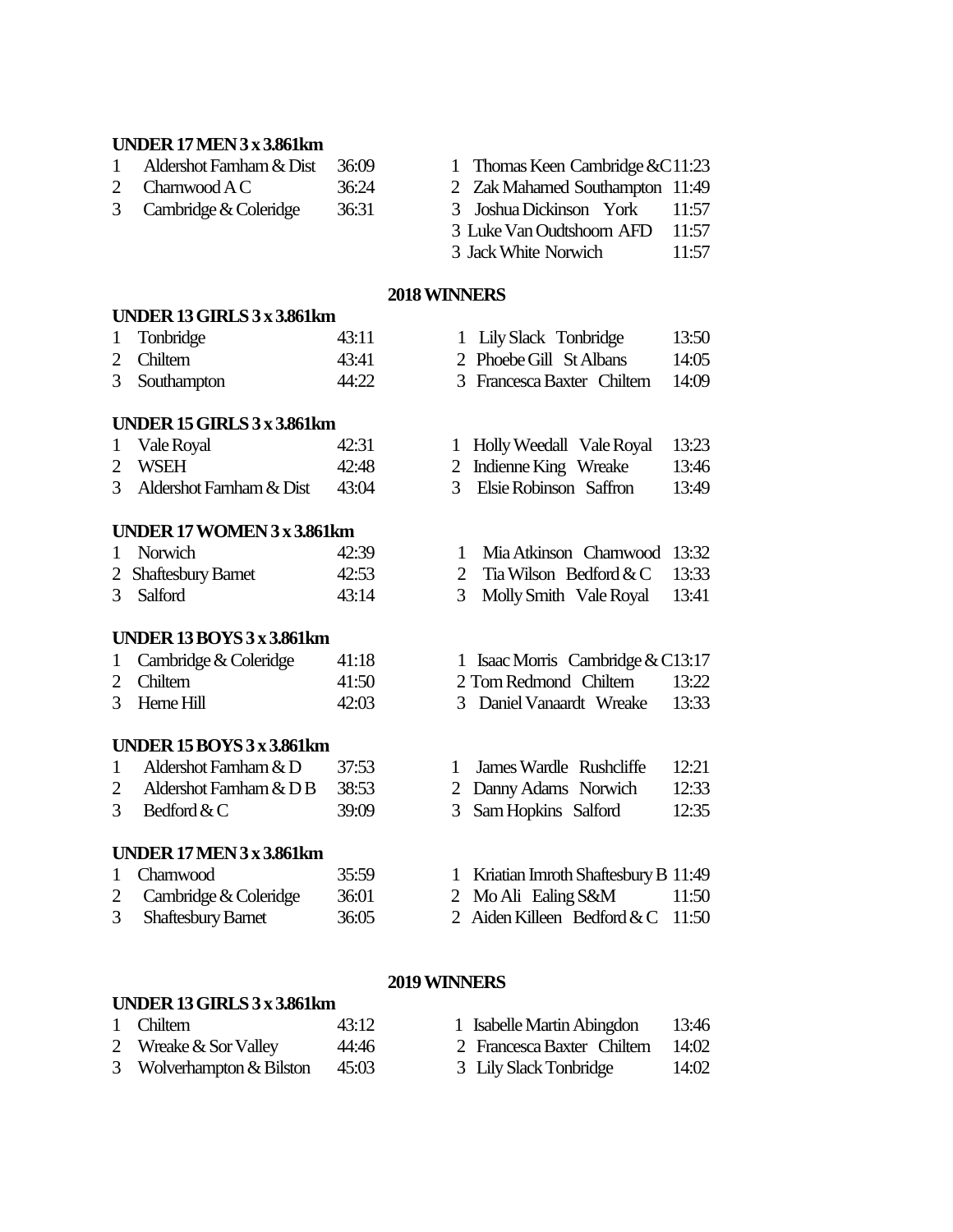#### **UNDER 15 GIRLS 3 x 3.861km**

| 1 Vale Royal | 42:16 |
|--------------|-------|
| 2 Saffron    | 43:09 |
| 3 Chiltern   | 43.19 |

#### **UNDER 17 WOMEN 3 x 3.861km**

|   | 1 Salford |                   | 42:12 |
|---|-----------|-------------------|-------|
| ⌒ | 11        | 1.70 <sub>D</sub> |       |

#### **UNDER 13 BOYS 3 x3.861km**

|        | 1 Chiltern     | 40:31 |  |
|--------|----------------|-------|--|
|        | 2 South London | 40:31 |  |
| $\sim$ | .              |       |  |

| 3 Cambridge $\&$ Coleridge | 41 : 4 |
|----------------------------|--------|
|                            |        |

# **UNDER 15 BOYS 3 x3.861km**

| Vale Royal         | 38:20 |
|--------------------|-------|
| 2 South London     | 38:38 |
| North Shields Poly | 38:43 |

#### **UNDER 17 MEN 3 x3.861km**

| Windsor Slough, Eton $\&$ H | -36:15 | 1 OJ Parmenter Camb & Cole 11:47   |       |
|-----------------------------|--------|------------------------------------|-------|
| 2 Cambridge $&$ Coleridge   | 36:35  | 2 Ryan Shields Birchfield          | 11:51 |
| 3 Aldershot Farnham $\&$ D  | 36:45  | 2 Brandon Quinton Warrington 11:52 |       |

# **2021 Winners**

#### **UNDER 13 GIRLS 3 x 3.861km**

| 1             | Liverpool                        | 43:17 |   | 1 Holly Cross (Liv)      | 14:08 |
|---------------|----------------------------------|-------|---|--------------------------|-------|
| 2             | Liverpool B                      | 43:45 |   | 2 Erin Fay (Liv B)       | 14:27 |
| 3             | Rotherham                        | 44:00 |   | 3 Grace Igoe (Roth)      | 14:28 |
|               | UNDER $15$ GIRLS $3x$ 3.861 km   |       |   |                          |       |
| 1             | Wreake & Soar Valley             | 40:24 |   | Shairira King (Wreake)   | 13:08 |
| 2             | Rotherham                        | 40:40 |   | 2 Zoe Gilbody (Wreake)   | 13:11 |
| 3             | Bedford & County                 | 42:30 |   | 3 Isabel Waugh (Rother)  | 13:30 |
|               | UNDER 17 WOMEN 3 x 3.861km       |       |   |                          |       |
| 1             | Vale Royal                       | 40:40 |   | Alice Bates (Kett)       | 13:17 |
| 2             | <b>Shaftesbury Barnet</b>        | 40:51 | 2 | Ellie Looseley (C&C)     | 13;18 |
| 3             | Kettering                        | 41:57 |   | 3 Grace Roberts (Vale R) | 13:20 |
|               | <b>UNDER 13 BOYS 3 x 3.861km</b> |       |   |                          |       |
| 1             | Wolverhampton & Bilston          | 41;24 |   | Jake Meyburgh (WSEH)     | 12:16 |
| 2             | Windsor, SE&H                    | 41:25 |   | 2 Fred Jones (W&B)       | 12:47 |
| $\mathcal{R}$ | North Somerset                   | 42:16 |   | 3 Evan Grime (Salf)      | 13:12 |
|               | <b>UNDER 15 BOYS 3 x 3.861km</b> |       |   |                          |       |
|               | <b>Birchfield</b>                | 38:50 |   | Robert Price (Vale R)    | 12:07 |
| 2             | <b>Holland Sports</b>            | 38:55 |   | Gianleo Stubbs (SB)      | 12;11 |

- 1 Elsie Robinson Saffron 13:49 2 Holly Weedall Vale Royal 13:50
- 3 Chiltern 43:19 3 Grace Roberts Vale Royal 13:54
	- 1 Kirsten Stilwell Wycombe P 13:36
- 2 Aldershot F&D 42:43 2 Pippa RoesslerAldershot 13:38
- 3 Wreake & Soar Valley 43:13 3 Ty Brockley-Langford Salf 13:43
	- Alden Collier Chiltern 12;29
	- Joseph Hunt Chiltern 13:23
	- 38 3 Owen Smith Aldershot 13:24
	- 1 Vale Royal 38:20 1 Joshua Blevins N Shields P 12:29
		- 2 Etan Scott Windsor SE&H 12:31
	- ly 38:43 3 Danny Raymond WG&EL 12:31
		-
		-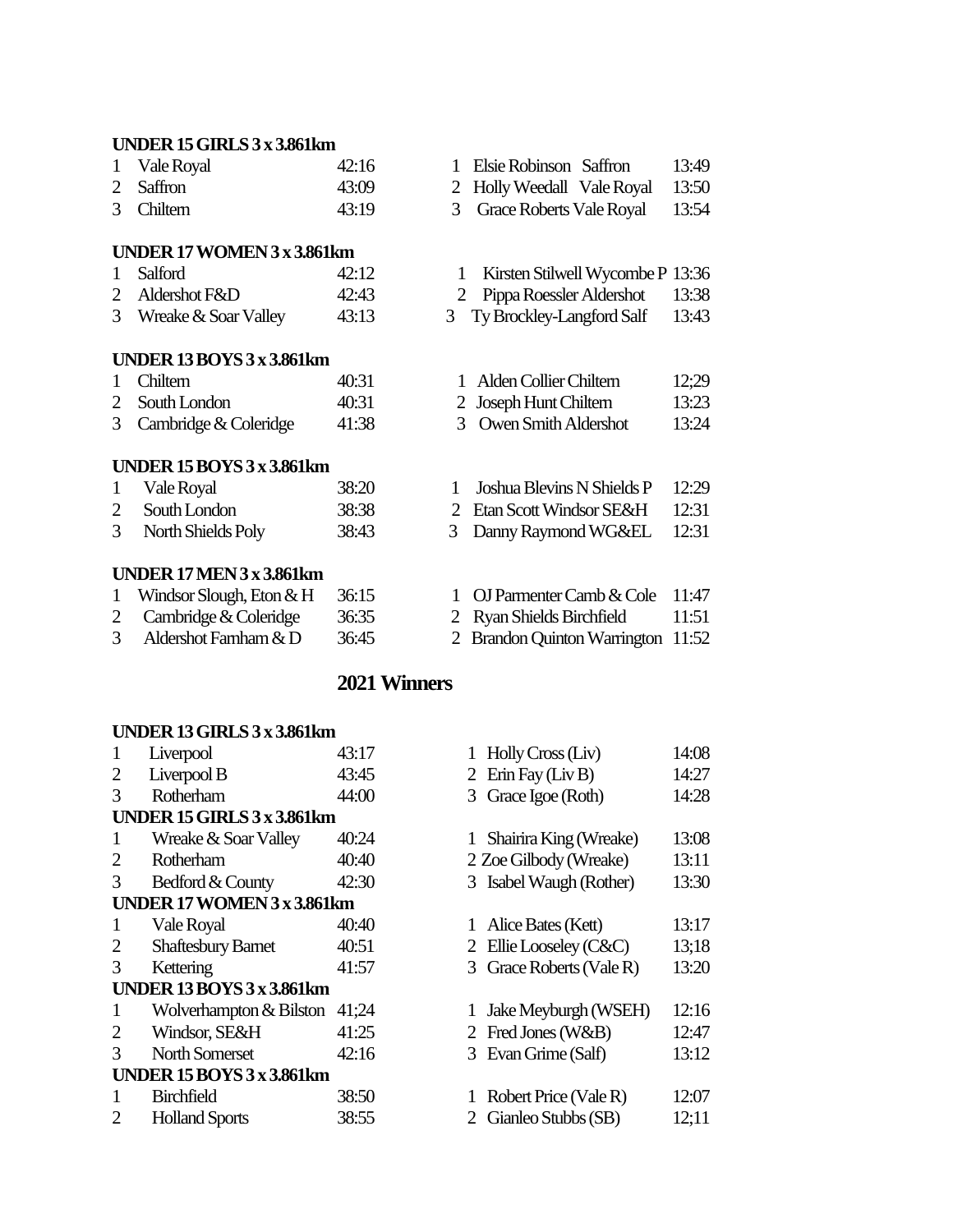|    | 3 Vale Royal                 | 38:55 | 3 Ash Burgess (Bir)                | 12:27 |
|----|------------------------------|-------|------------------------------------|-------|
|    | UNDER $17$ MEN $3x$ 3.861 km |       |                                    |       |
| -1 | Wirral                       | 35:34 | 1 Henry Dover (SB)                 | 11:42 |
| 2  | Cambridge & Coleridge        | 35:45 | 2 William Strickley (Wirral) 11:44 |       |
| 3  | <b>St Edmunds Pacers</b>     | 36:23 | 3 George Keen (C&C)                | 11:47 |

## **TEAM TOP TIMES(3 X3.861km)**

| U17 Men                   |       |      |
|---------------------------|-------|------|
| Leicester Coritanian      | 35:11 | 2014 |
| Aldershot F&D             | 35:32 | 2014 |
| Wirral                    | 35:34 | 2021 |
| Ipswich H                 | 35:38 | 2009 |
| Tonbridge                 | 35:39 | 2010 |
| Cambridge & Coleridge     | 35:45 | 2021 |
| <b>Bristol &amp; West</b> | 35:47 | 2011 |
| Aldershot F&D             | 35:48 | 2007 |
| <b>Giffnock North</b>     | 35:50 | 2010 |
| Shaftesbury               | 35:51 | 2013 |
| Tonbridge                 | 35:51 | 2015 |
| <b>Shaftesbury Barnet</b> | 35:52 | 2016 |
| Derby                     | 35:56 | 2009 |
| Swansea                   | 35:56 | 2012 |
| Stroud                    | 35:58 | 2010 |
| Charnwood                 | 35:59 | 2018 |
| <b>U15 Boys</b>           |       |      |
| <b>Southend</b>           | 37:08 | 2003 |
| Aldershot F&D             | 37:15 | 2008 |
| Laggan Valley             | 37:17 | 2007 |
| Westbury                  | 37:38 | 2005 |
| <b>Shaftesbury Barnet</b> | 37:50 | 2014 |
| Aldershot F&D             | 37:53 | 2018 |
| Tonbridge                 | 37:54 | 2013 |
| <b>Laggan Valley</b>      | 38:01 | 2008 |
| <b>Shaftesbury Barnet</b> | 38:02 | 2015 |
| Leeds                     | 38:08 | 2005 |
| Portsmouth                | 38:10 | 2015 |
| <b>Shaftesbury Barnet</b> | 38:12 | 2009 |
| Liverpool Pembroke Sefton | 38:13 | 2006 |
| Leicester Coritanian      | 38:15 | 2013 |
| <b>Trafford</b>           | 38:15 | 2011 |

|  | 3 Ash Burgess (Bir) | 12:27 |
|--|---------------------|-------|
|--|---------------------|-------|

- 1 Henry Dover (SB) 11;42
- 
- 2 William Strickley (Wirral) 11:44<br>3 George Keen (C&C) 11:47 3 George Keen (C&C)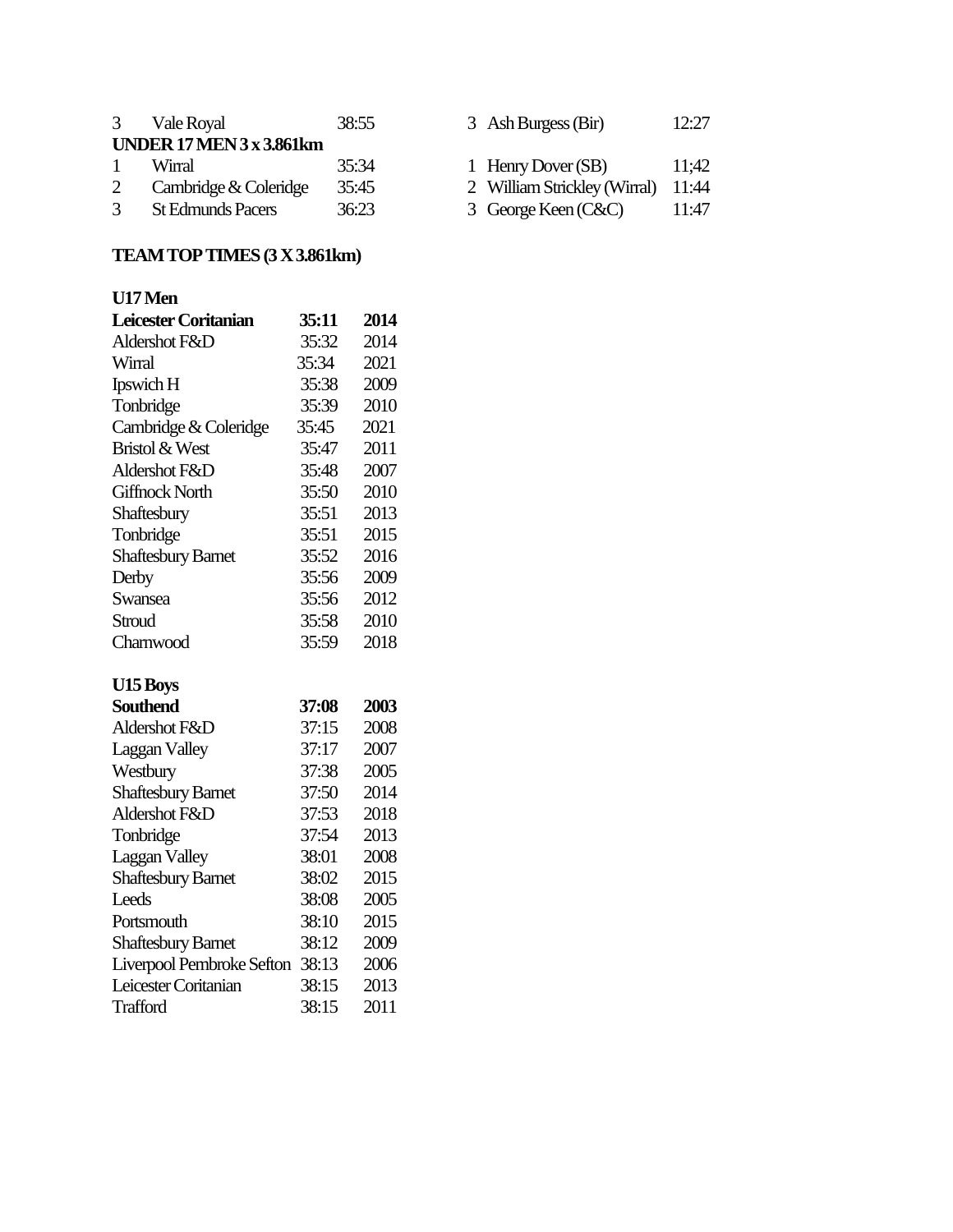# **U13 Boys Herne Hill 40:14 2016** Aldershot F&D 40:31 2017 Chiltern 40:31 2019 South London 40:31 2019 Warrington 40:36 2004 Aldershot F&D 40:45 2008 Tonbridge 40:48 2013 Aldershot F&D 41:01 2007 Leicester Coritanian 41:17 2011 Cambridge  $&$  Coleridge 41:16 2018 Sale 41;22 2010 Havering Mayesbrook 41;23 2004 Aldershot F&D 41:24 2004 Wolverhampton & Bilston 41:24 2021 Windsor SE&H 41:25 2021 Leicester Coritanian 41:27 2010 Charnwood 41:34 2014 **U17 Women Aldershot F&D 39:37 2010** Aldershot F&D 39:48 2009 Aldershot F&D 40:02 2006 Aldershot F&D 40:03 2007 Vale Royal 40:40 2021 Shaftesbury Barnet 40:51 2021 Aldershot F&D 40:59 2008 Bristol & West 41:17 2010 Chelmsford 41:24 2011 Aldershot F&D 41;27 2016 Chelmsford 41:36 2014 Windsor SE&H 41:37 2014 Aldershot F&D 41;39 2015 Liverpool 41:40 2017

#### **U15 GIRLS**

| <b>Wreake &amp; Soar Valley</b> | 40:24 | 2021 |
|---------------------------------|-------|------|
| Aldershot F&D                   | 40:38 | 2008 |
| Rotherham                       | 40:40 | 2021 |
| Aldershot F&D                   | 41:13 | 2007 |
| Heme Hill                       | 41:13 | 2013 |
| Blackheath & B                  | 41:59 | 2017 |
| <b>Bracknell</b>                | 42:04 | 2012 |
| Aldershot F&D                   | 42:06 | 2009 |
| Vale Royal                      | 42:16 | 2019 |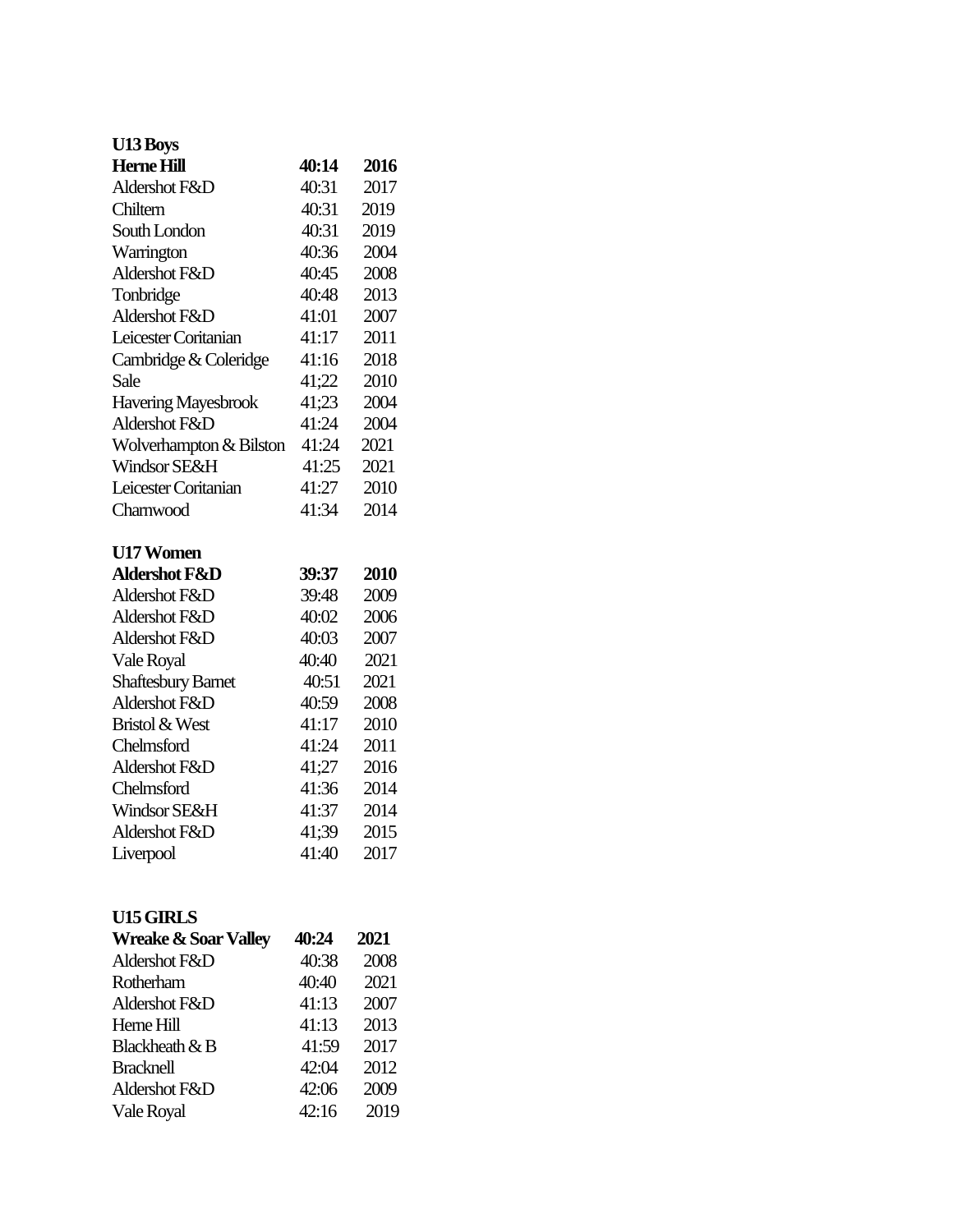| Aldershot F&D<br>Aldershot F&D        |       | 42:19<br>42:19 | 2010<br>2011 |      |
|---------------------------------------|-------|----------------|--------------|------|
| Heme Hill                             |       | 42:24          | 2015         |      |
| Blackheath & B                        |       | 42:25          | 2014         |      |
| Bristol & W                           |       | 42:26          | 2017         |      |
| Bedford & County                      |       | 42:30          | 2021         |      |
| Vale Royal                            |       | 42;31          | 2018         |      |
| <b>U13 GIRLS TIMES</b>                |       |                |              |      |
| <b>Bracknell</b>                      | 43:03 |                | 2010         |      |
| Heme Hill                             | 43:11 |                | 2012         |      |
| Tonbridge                             | 43:11 |                | 2018         |      |
| Chiltern                              | 43:12 |                | 2019         |      |
| <b>Bracknell</b>                      | 43:16 |                | 2011         |      |
| Liverpool                             | 43:17 |                | 2021         |      |
| Chiltern                              | 43:41 |                | 2018         |      |
| Liverpool B                           | 43:45 |                | 2021         |      |
| Herne Hill                            | 43:53 |                | 2013         |      |
| Rotherham                             | 44:00 |                | 2021         |      |
| Vale Royal                            | 44:01 |                | 2017         |      |
| Liverpool                             | 44:05 |                | 2016         |      |
| Aldershot F&D 44:14                   |       |                | 2006         |      |
| Aldershot F&D                         | 44:16 |                | 2008         |      |
| <b>West Suffolk</b>                   | 44:17 |                | 2011         |      |
| <b>TOP ATHLETES</b>                   |       |                |              |      |
| U17 Men                               |       |                |              |      |
| <b>Ben Dijkstra (Leicester C)</b>     |       |                | 11:19        | 2014 |
| Mo Farah (Hounslow)                   |       |                | 11:19        | 1999 |
| Tom Keen (Cambridge $\& C$ )          |       |                | 11:23        | 2017 |
| Richard Goodman (Shaftesbury          |       |                | 11;39        | 2009 |
| Tom Purnell (Stroud)                  |       |                | 11:31        | 2010 |
| Tom Carr (Stroud)                     |       |                | 11;33        | 2009 |
| Zak Miller (Trafford)                 |       |                | 11:33        | 2013 |
| Shaun Carr (Ipswich H)                |       |                | 11:35        | 2009 |
| Luke Carroll (Cheltenham)             |       |                | 11;35        | 2009 |
| Matthew Jones (Stoke)                 |       |                | 11:35        | 2000 |
| Tom Humphries (Cannock $& S$ )        |       |                | 11:35        | 2001 |
| Kieran Clements (Ipswich H)           |       |                | 11:36        | 2010 |
| Robbie Farnham-Rose (Tonbridge) 11:36 |       |                |              | 2010 |
| Sam Atkin (Lincoln W)                 |       |                | 11:37        | 2009 |
| Tom Humphries (Cannock $& S$ )        |       |                | 11:37        | 2002 |

Ryan McLeod (Elswick) 11;39 2002 Chris Parr (Gateshead) 11;39 2002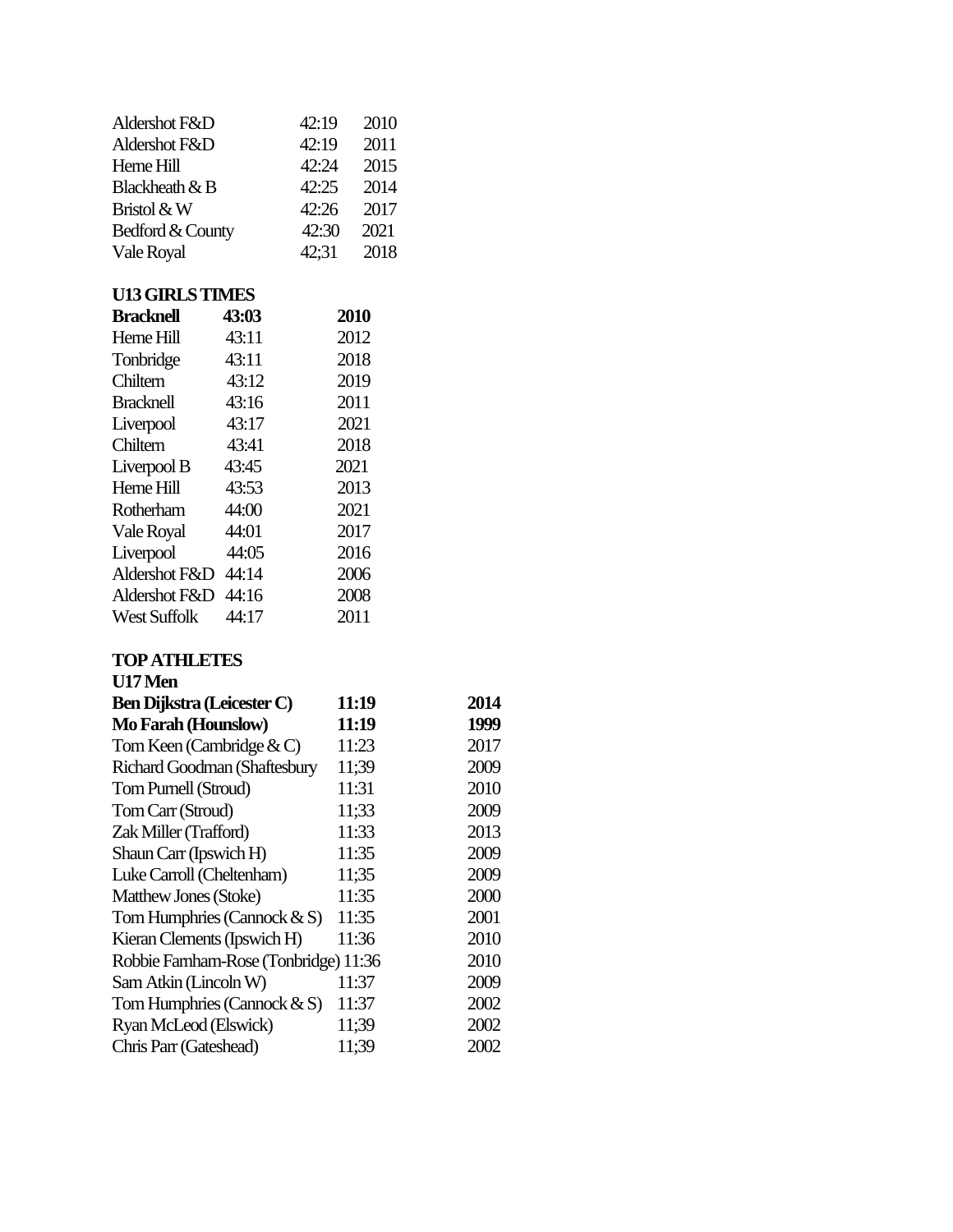| <b>U15 Boys</b>                 |       |      |
|---------------------------------|-------|------|
| <b>Adam Hickey (Southend)</b>   | 11:53 | 2003 |
| Jack Crabtree (Trafford)        | 12:01 | 2011 |
| Harnvir Hayes (Ealing S&M)      | 12:02 | 2008 |
| Jamie Dee (Shaftsbury)          | 12:03 | 2012 |
| Alfie Bould (Vale Royal)        | 12:05 | 2016 |
| Lachlan Wellington (Portsmouth) | 12:04 | 2015 |
| Stephen Blake (Aldershot)       | 12:05 | 2003 |
| Ben Dijkstra (Leicester C)      | 12:06 | 2013 |
| James Mitchell (Peterborough)   | 12:07 | 2002 |
| Robert Price (Vale R)           | 12:07 | 2021 |
| Matthew Shirley (St Helens)     | 12:08 | 2010 |
| Josh Dickinson (York)           | 12:10 | 2016 |
| Adam Ingram (Laggan V)          | 12:11 | 2007 |
| Dan Mills (Nuneaton)            | 12:11 | 2016 |
| Gianleo Stubbs (SB)             | 12:11 | 2021 |
| Luke Carroll (Cheltenham)       | 12:14 | 2008 |
| U13 Boys                        |       |      |
| <b>Jake Meyburgh (WSEH)</b>     | 12;16 | 2021 |
| Aiden Collier (Chiltern)        | 12:29 | 2019 |
| Fred Jones (W&B)                | 12:47 | 2021 |
| Ethan Scott (Aldershot)         | 12:54 | 2017 |
| Ben Dijkstra (Leicester C)      | 12:59 | 2011 |
| Sam Evans (Warrington)          | 13:01 | 2014 |
| Jaden Kennedy (Herne H)         | 13:02 | 2016 |
| Matthew Jackson (Warrington)    | 13:05 | 2004 |
| Michael McKeown (Coventry G)    | 13:08 | 2007 |
| Hugo Milner (Derby)             | 13:08 | 2011 |
| Harry Hyde (Aldershot)          | 13:11 | 2016 |
| Evan Grime (Salf)               | 13:12 | 2021 |
| Joe Pollard (Charnwood)         | 13;15 | 2013 |
| Rob Howorth (Team Bath)         | 13:17 | 2013 |
| Andrew Jeavons (Worcester)      | 13:17 | 2017 |
| Isaac Morris (Cambridge & C)    | 13:17 | 2018 |
| <b>U17 Women</b>                |       |      |
| <b>Jess Judd (Chelmsford)</b>   | 12:38 | 2010 |
| Charlotte Purdue (Aldershot)    | 12:40 | 2007 |
| Charlotte Purdue (Aldershot)    | 12:49 | 2006 |
| Amelia Quirk (Bracknell)        | 12:54 | 2016 |
| Emelia Gorecka (Aldershot)      | 12:55 | 2010 |
| Harriet Knowles-Jones (Warr     | 12:55 | 2014 |
| Annabel Gummow (Bristol)        | 12;56 | 2009 |
| Emelia Gorecka (Aldershot)      | 12:58 | 2009 |
| Lucy Pygott (Aldershot)         | 12;59 | 2016 |
|                                 |       |      |